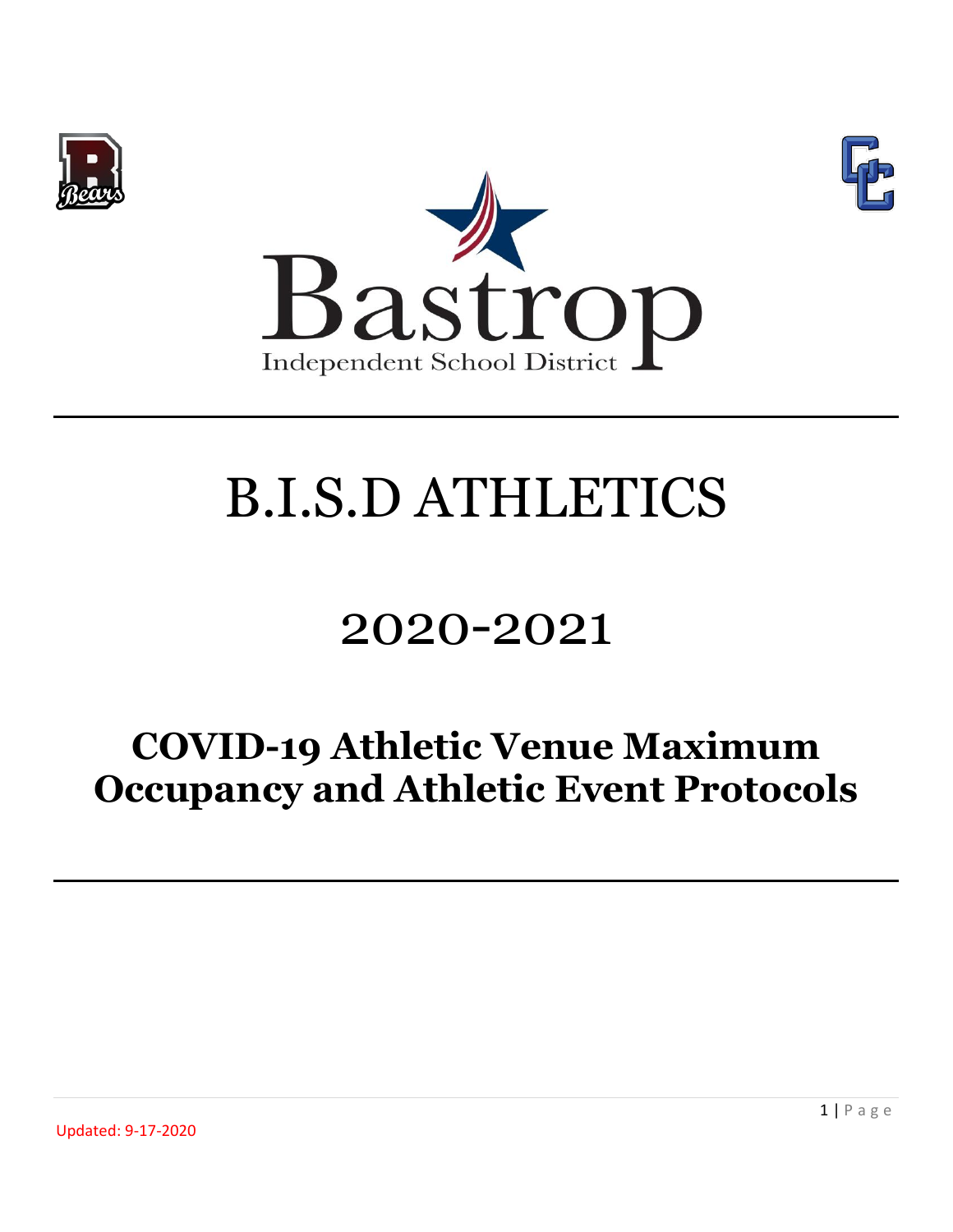

## 2020-2021

### **UIL MITIGATION GUIDELINES**

UIL Mitigation Guidelines:

Updated: 9-17-2020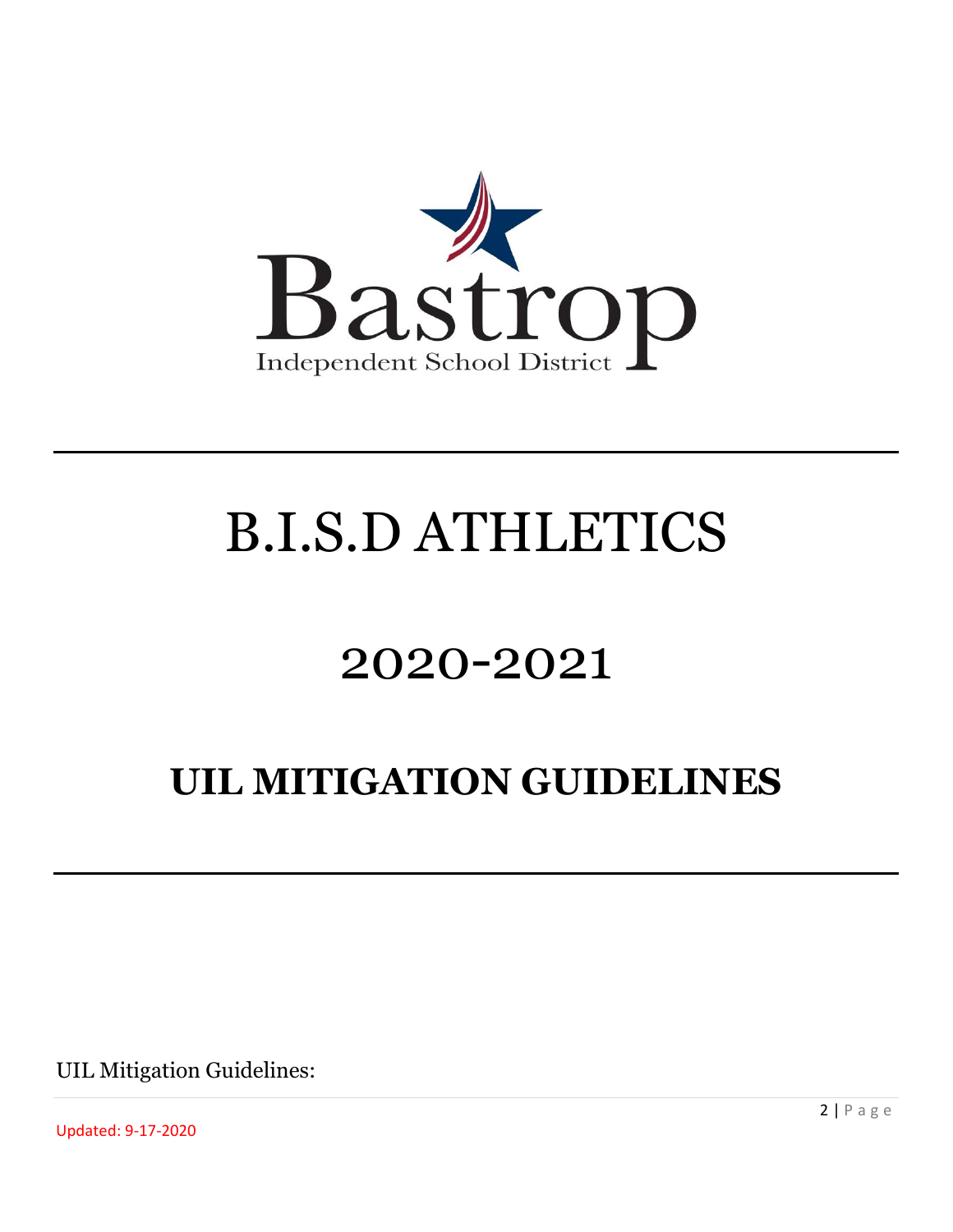- 1. Spectators, Audiences, Fans and Media
	- a. Schools may allow spectators to attend games, contests, or events within a maximum 50% capacity limitation, provided that appropriate spacing between spectators is maintained according to the protocol, and according to the following:
		- i. Schools and/or host sites should post visible signs and/or messaging stating any individuals who are confirmed to have, suspected of having, are experiencing symptoms of, or have been in close contact with an individual who has been confirmed to have COVID-19 should not enter the facility.
		- **ii.** Spectators, audiences, fans and media are required to wear face coverings as described in **Executive Order GA-29.**
		- iii. Sites are encouraged to utilize remote ticketing options to help manage capacity limitations within a maximum 50% occupancy. Paper tickets and programming should be minimized to help avoid transferable materials.
		- iv. If possible, set reserved times for entry to avoid mass arrivals.
		- v. Groups should maintain at least six feet of distance from other groups at all times, including the process of admission and seating. A group is defined as no more than 10 people including the members of the household and those persons who traveled together to the facility.
		- vi. Schools should not allow seating in consecutive rows, and should block off seating to maintain a minimum six feet of distance between groups.
		- vii. Pathways for spectator ingress and egress should be clearly marked and unobstructed.
		- viii. Schools should provide hand sanitizing stations and/or hand washing stations at entrances and inside the facility.
		- ix. Seating, hand rails and other common surfaces should be cleaned and disinfected prior to each game or contest.
		- x. Press Box seating should include social distancing of at least six feet between individuals when possible.
		- xi. Schools should limit access to working media providing coverage of the event to ensure protocols are followed.
		- xii. Post-game interviews, should be conducted while wearing face coverings and maintaining at least six feet of distance between the interviewer and individual being interviewed.
- 2. Face Coverings
	- a. **Executive Order GA-29** regarding face coverings, applies to all UIL activities effective July 3, 2020. This includes the 2020-2021 school year. As the public health situation changes, and/or if subsequent Executive Orders are issued by Governor Greg Abbott, these guidelines may be further modified.
		- i. For the purpose of this document, face coverings include non-medical grade disposable face masks, cloth face coverings (over the nose and mouth) or full-faced shields to protect eyes, nose and mouth.
		- ii. All employees, parents, visitors and students ten years of age or older must wear face coverings or face shields upon entry to an area where UIL activities are being conducted and when not actively practicing or playing in the contest, unless an exception listed below applies.
			- 1. Exceptions to the wearing of face coverings or face shields include:
				- a. Any person with a medical condition or disability that prevents wearing a face covering
				- b. While a person is consuming food or drink
				- c. When a congregating group of persons maintains at least 6 feet of social distancing; or
				- **d.** Any other reason or circumstance indicated under **Executive Order GA-29.**
- 3. Student groups not directly involved in the game or contest
	- a. Student groups such as marching bands, cheerleaders, drill teams, and other groups approved by the school district may attend and perform at games or contests in which they are not competing. Schools should consider limiting the number of participants to those essential to the performance.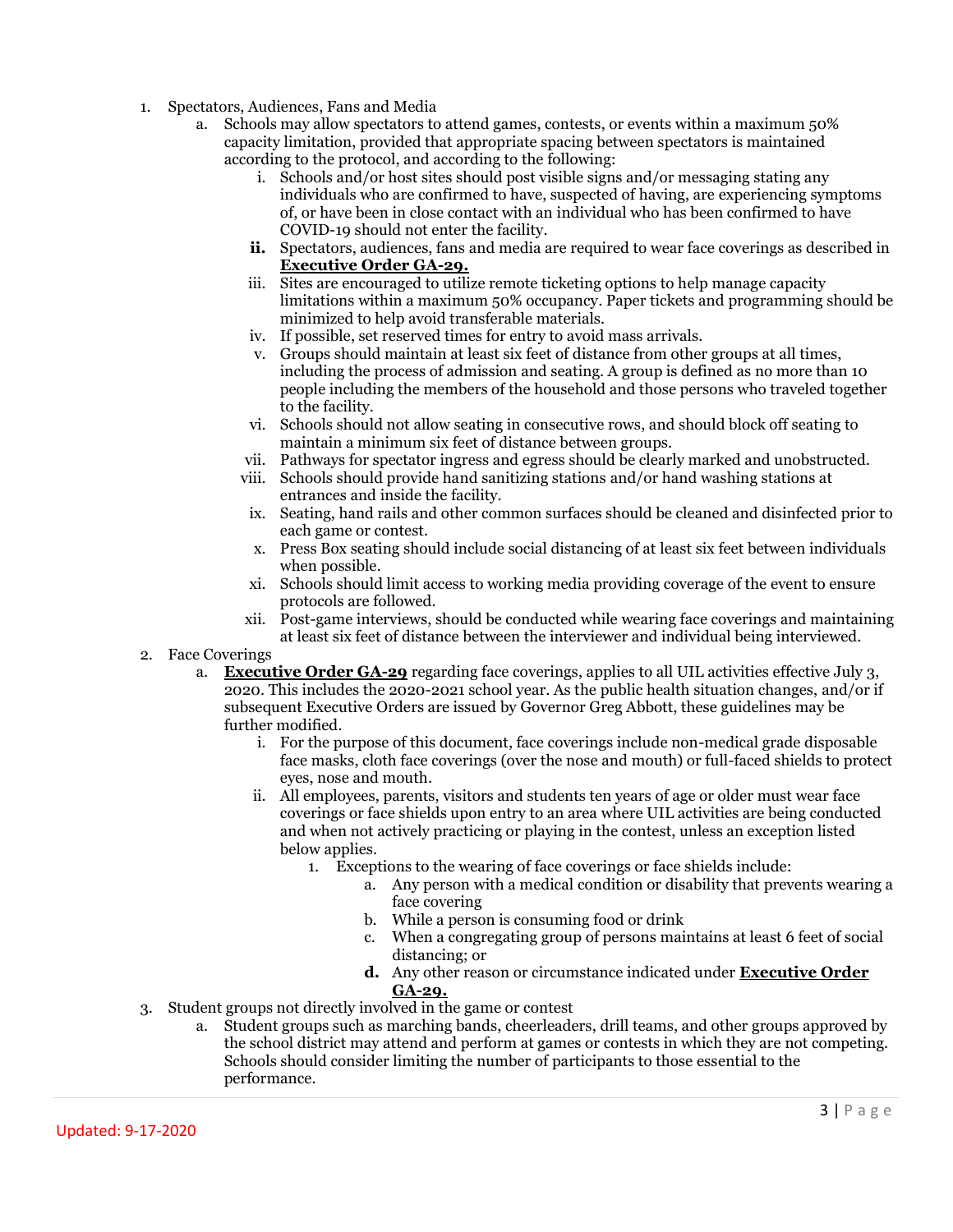- i. These student groups should remain separate from the game or contest participants at all times. These student groups should avoid mixing with fans or non-group members throughout the game or contest.
- **ii.** Student groups are required to wear face coverings as described in **Executive Order GA-29.**
- iii. Schools should consider limiting the number of students and staff given access to the playing areas and ensure protocols for entering and exiting the playing areas are in place.
- iv. Fans and spectators should be located to provide at least 10 feet of distance from bands playing wind instruments from the stands.
- v. These students should maintain appropriate distancing from game or contest participants at all times, including when on the sideline.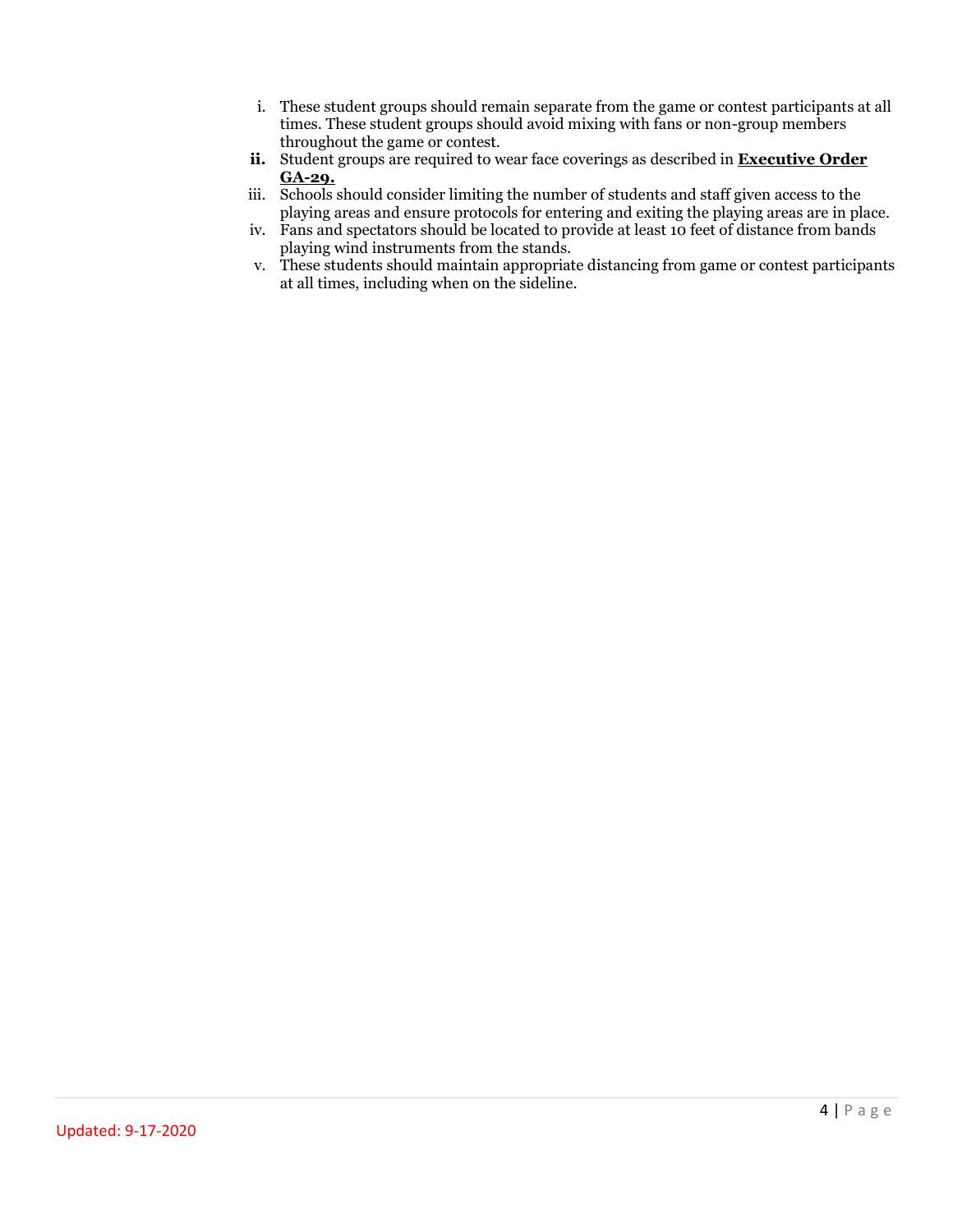

## 2020-2021

### **BISD ATHLETIC EVENT PROTOCOLS**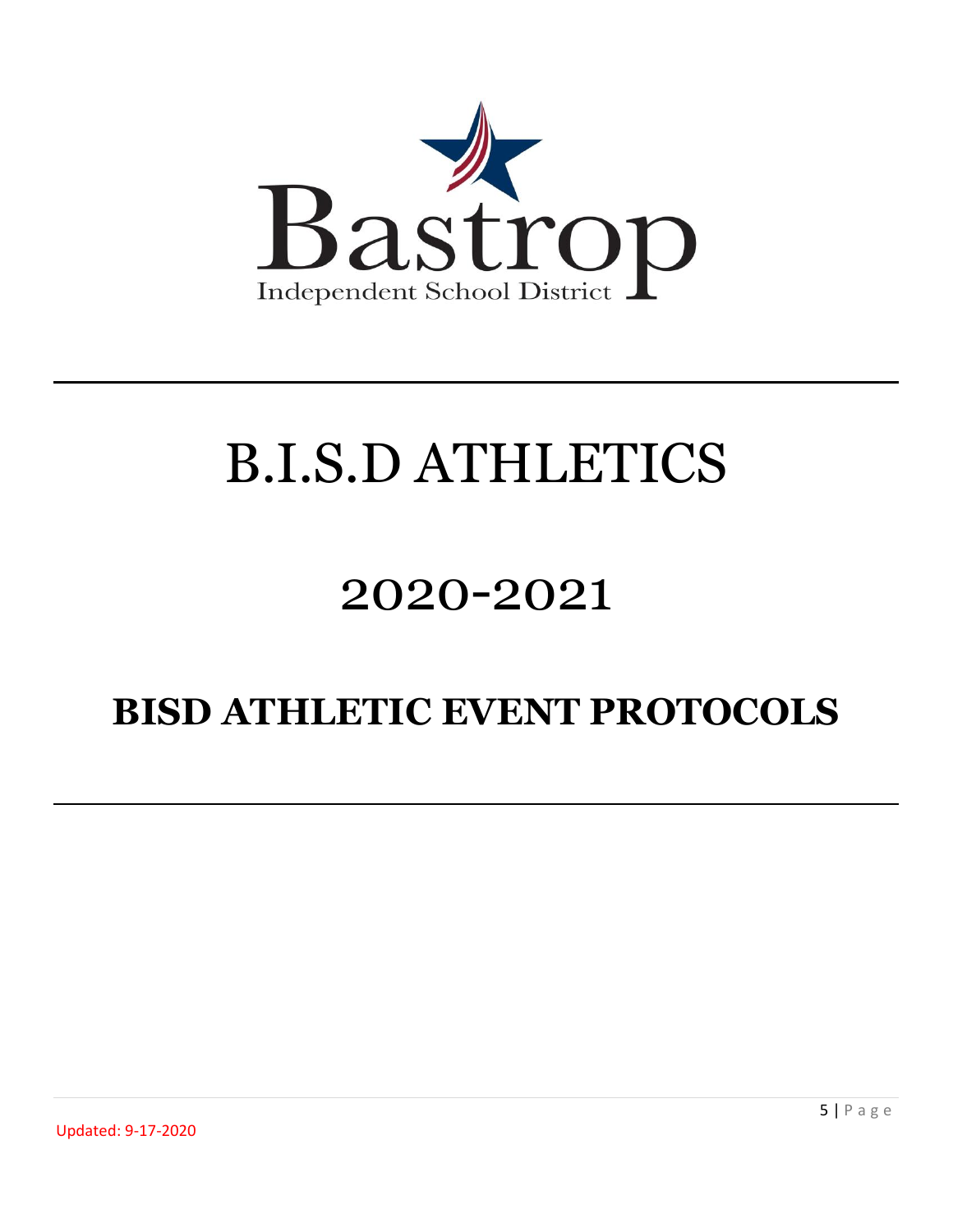#### **MEMORIAL STADIUM**

- 1. Required of all Schools:
	- a. TEA requires all school systems to develop a plan for mitigating COVID-19 spread in schools. UIL guidelines require schools to include UIL activities for the 2020-2021 school year as part of this plan and carefully plan for mitigating risk of spread as students and staff participate in them. Schools must post these plans on the homepage of the school website or other easily accessible area of the school website. These plans do not require UIL or TEA approval and must in conjunction follow **Executive Order GA-29** implemented by Governor Greg Abbott.
- 2. Memorial Stadium Maximum 50% Capacity Seating.
	- a. Total allowable tickets to be Sold 3500 Seats
		- b. Reserved Seating for Band 750 Seats (Band Section)
		- c. Home Side Seating Allowable Tickets to be Sold 1500 Seats
		- d. Visitor Side Allowable Tickets to be Sold 1250 Seats
- 3. Ticket Purchasing Information
	- a. To decrease the chances of transmission of paper tickets between spectators and staff, and to ensure only 50% capacity, BISD is launching a new, virtual way of selling tickets.
	- b. Spectators can go online to our district website [www.bisdtx.org](http://www.bisdtx.org/) to pre-purchase tickets for all athletic events to be held at BISD facilities.
	- c. All Spectators are responsible for pre-screening themselves before arrival to Athletic Event.
		- i. If you show any symptoms of COVID-19, please do not attend athletic event.
	- d. Each ticket is assigned a unique QR for staff to scan before entering the event.
		- i. You can print the ticket off and bring with you to the event or have the QR code presentable on your smartphone or device to be scanned.
		- ii. To keep the line moving, please have the QR code out and ready to be scanned upon arrival to athletic event.
		- iii. Once a ticket has been scanned, you can no longer use that ticket for re-entry.
		- iv. Tickets for Varsity Football games at Memorial Stadium will go on sell on Monday at Noon of the week of the scheduled athletic event.
		- v. There is a max of five (5) tickets that can be purchased at a time.
		- vi. All seats are general admission seats.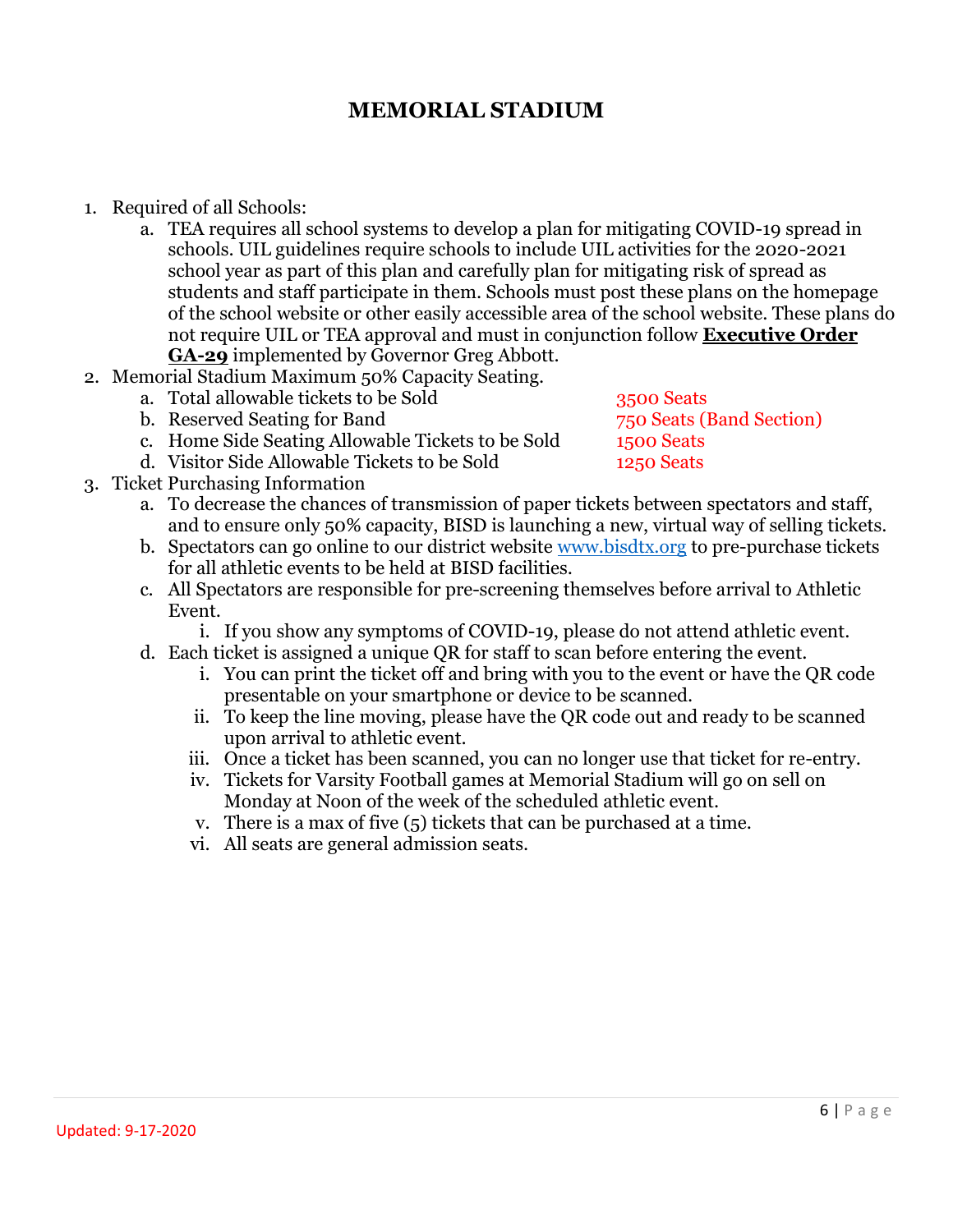#### **MEMORIAL STADIUM SPECIFIC PROTOCOLS**

- 1. Pre-Purchased tickets from the BISD website will only be accepted.
- 2. 50% capacity is all BISD is allowed to sell to spectators. Meaning, once those allocated tickets have been pre-purchased, Memorial Stadium is at capacity and no more spectators are allowed for entry.
- 3. Face masks are REQUIRED to be worn upon Entry & Exit of Memorial Stadium. BISD does recommend that spectators wear face masks in all areas of Memorial Stadium where social distancing cannot be achieved.
- 4. As a spectator, it is your responsibility to maintain 6ft of social distancing during event.
- 5. Hand Sanitizing stations will be placed at different locations of Stadium for convenience and continuous use.
- 6. Press, Photographers, Scouts, etc. MUST fill out the Media Pass Request Form found on our district website at [www.bisdtx.org/domain/45](http://www.bisdtx.org/domain/45) and email it to jschneider@bisdtx.org by Noon on the Wednesday preceding the Event to request your spot in the Press Box. Due to social distancing, the Press Box will have limited seating. Please call 512-772-7152 if you have any questions on how to reserve your seat.

vii. All Press Box guests will need to be screened before entering.

- 7. Please no loitering in common areas such as walkways, and concession stand areas.
- 8. When in line at concession stand, a mask must be worn at all times and food consumption is only allowed in stands after purchase.
- 9. There will be no field access allowed for spectators.
- 10. BISD encourages that spectators exit Memorial Stadium quickly and efficiently to prevent loitering and the increased possibility of exposure of COVID-19.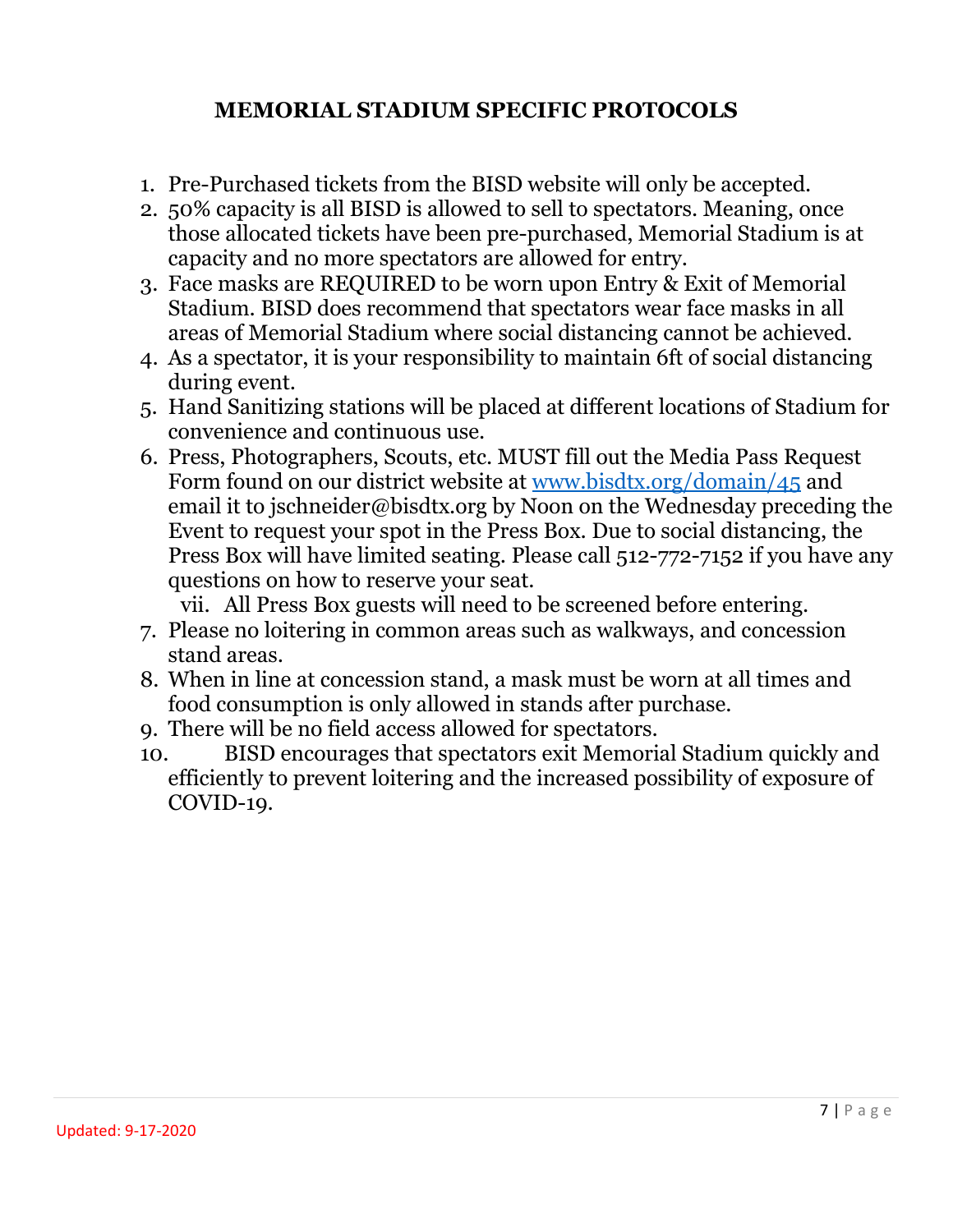#### **ERHARD FIELD**

- 1. Required of all Schools:
	- a. TEA requires all school systems to develop a plan for mitigating COVID-19 spread in schools. UIL guidelines require schools to include UIL activities for the 2020-2021 school year as part of this plan and carefully plan for mitigating risk of spread as students and staff participate in them. Schools must post these plans on the homepage of the school website or other easily accessible area of the school website. These plans do not require UIL or TEA approval and must in conjunction follow **Executive Order GA-29** implemented by Governor Greg Abbott.
- 2. Erhard Field Maximum 50% Capacity Seating.
	- a. Total allowable tickets to be Sold 840 Seats
		- b. Home Side Seating Allowable Tickets to be Sold 625 Seats
	- c. Visitor Side Allowable Tickets to be Sold 215 Seats
- 3. Ticket Purchasing Information
	- a. To decrease the chances of transmission of paper tickets between spectators and staff, and to ensure only 50% capacity, BISD is launching a new, virtual way of selling tickets.
	- b. Spectators can go online to our district website [www.bisdtx.org](http://www.bisdtx.org/) to prepurchase tickets for all athletic events to be held at BISD facilities.
	- c. All Spectators are responsible for pre-screening themselves before arrival to Athletic Event.
		- i. If you show any symptoms of COVID-19, please do not attend athletic event.
	- d. Each ticket is assigned a unique QR for staff to scan before entering the event.
		- i. You can print the ticket off and bring with you to the event or have the QR code presentable on your smartphone or device to be scanned.
		- ii. To keep the line moving, please have the QR code out and ready to be scanned upon arrival to athletic event.
		- iii. Once a ticket has been scanned, you can no longer use that ticket for re-entry.
		- iv. Tickets for sub-varsity football and Middle School, will go on sale at noon the day before the scheduled athletic event.
		- v. There is a max of three (3) tickets that can be purchased at one time.
		- vi. All seats are general admission seats.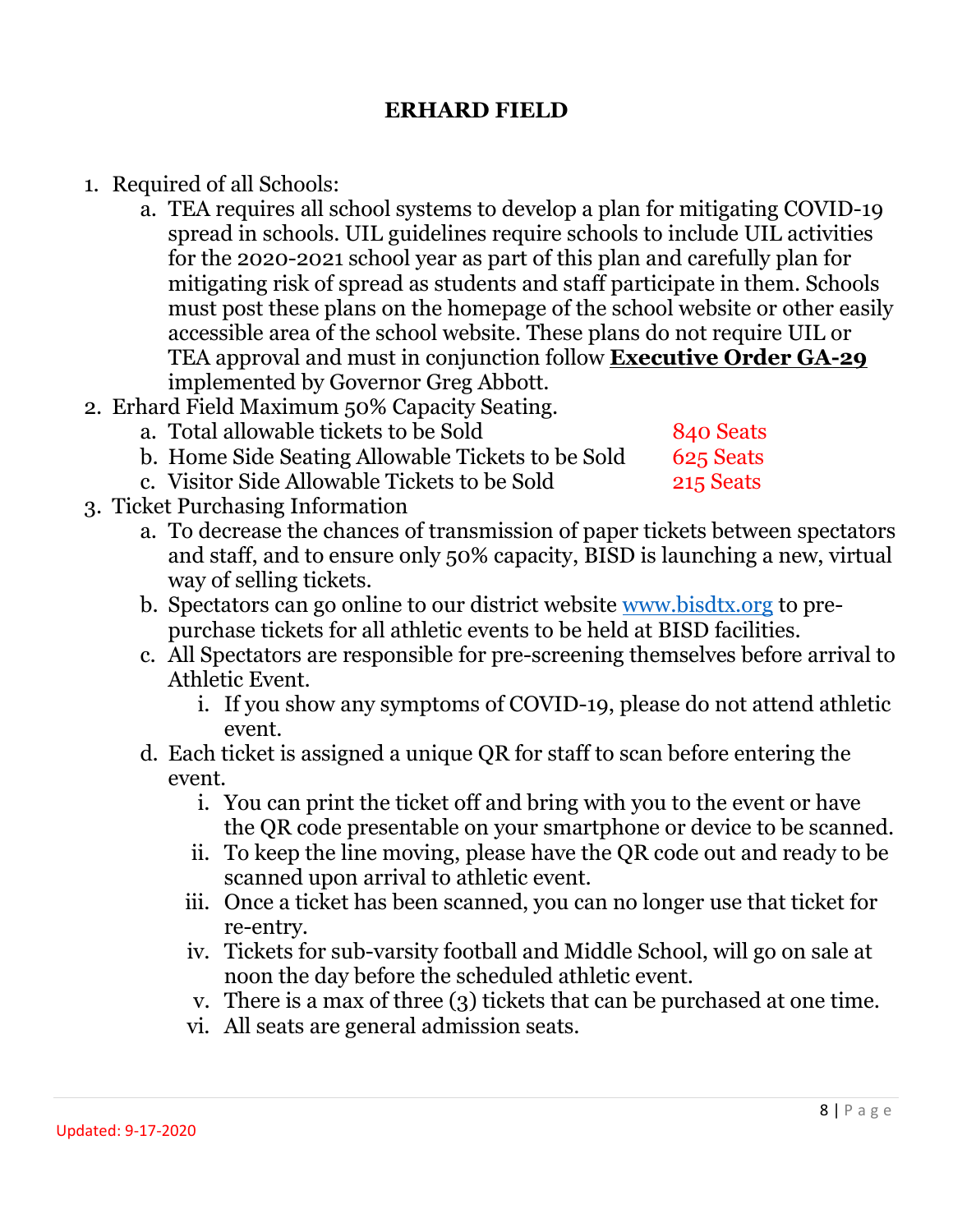#### **ERHARD FIELD SPECIFIC PROTOCOLS**

- 1. Pre-Purchased tickets from the BISD website will only be accepted.
- 2. 50% capacity is all BISD is allowed to sell to spectators. Meaning, once those allocated tickets have been pre-purchased, Erhard Field is at capacity and no more spectators are allowed for entry.
- 3. Face masks are REQUIRED to be worn upon Entry & Exit of Erhard Field. BISD does recommend that spectators wear face masks in all areas of Erhard Field where social distancing cannot be achieved.
- 4. As a spectator, it is your responsibility to maintain 6ft of social distancing during event.
- 5. Hand Sanitizing stations will be placed at different locations of Erhard Field for convenience and continuous use.
- 6. Please no loitering in common areas such as walkways, and concession stand areas.
- 7. When in line at concession stand, a mask must be worn at all times and food consumption is only allowed in stands after purchase.
- 8. There will be no field access allowed for spectators.
- 9. BISD encourages that spectators exit Erhard Field quickly and efficiently to prevent loitering and the increased possibility of exposure of COVID-19.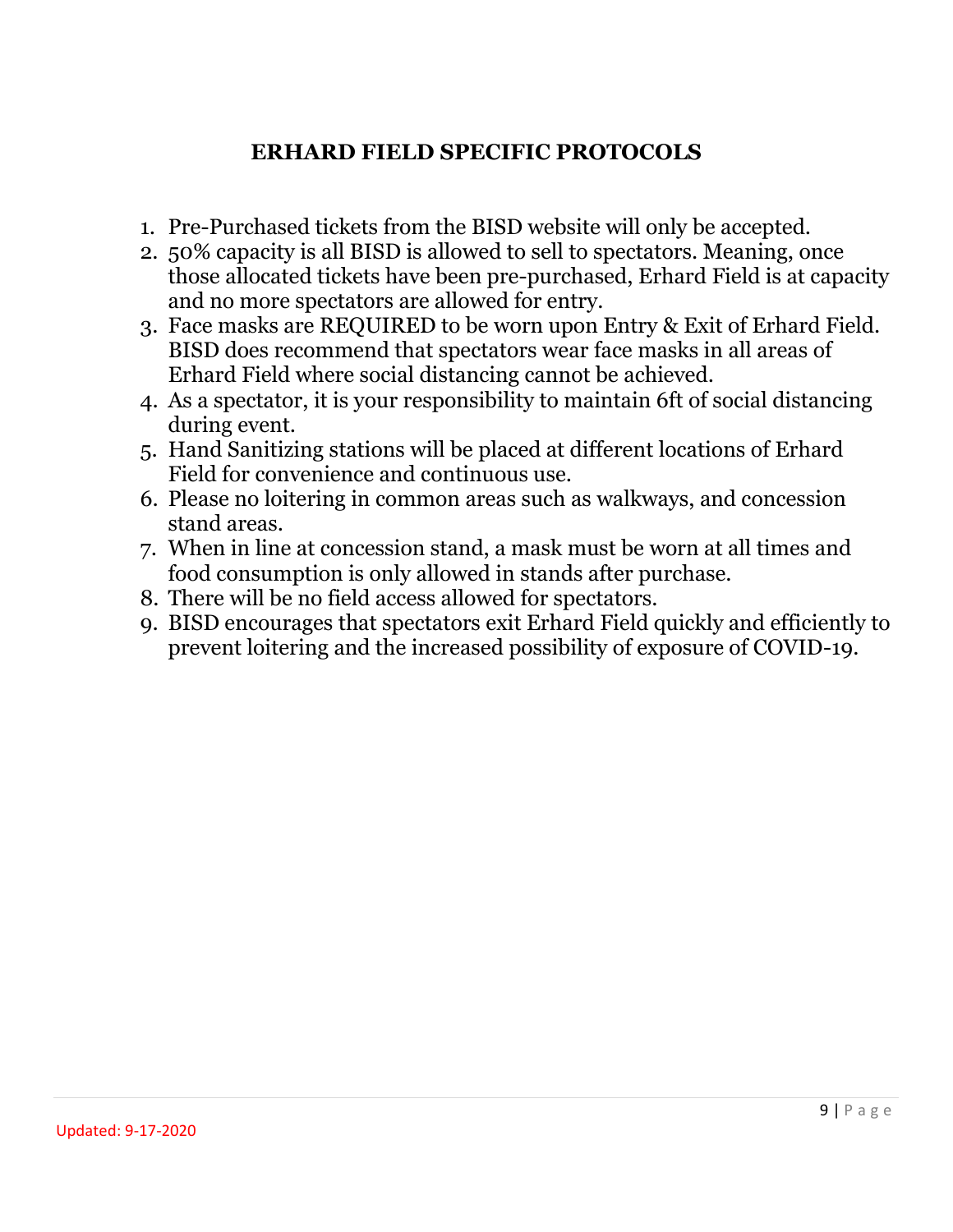#### **BASTROP HIGH SCHOOL COMPETITION GYM**

- 1. Required of all Schools:
	- a. TEA requires all school systems to develop a plan for mitigating COVID-19 spread in schools. UIL guidelines require schools to include UIL activities for the 2020-2021 school year as part of this plan and carefully plan for mitigating risk of spread as students and staff participate in them. Schools must post these plans on the homepage of the school website or other easily accessible area of the school website. These plans do not require UIL or TEA approval and must in conjunction follow **Executive Order GA-29** implemented by Governor Greg Abbott.
- 2. BHS Competition Gym Maximum 50% Capacity Seating.
	- a. Total allowable tickets to be Sold 300 Seats
		-
	- b. Home Side Seating Allowable Tickets to be Sold 150 Seats c. Visitor Side Allowable Tickets to be Sold 150 Seats
- 3. Ticket Purchasing Information
	- a. To decrease the chances of transmission of paper tickets between spectators and staff, and to ensure only 50% capacity, BISD is launching a new, virtual way of selling tickets.
	- b. Spectators can go online to our district website [www.bisdtx.org](http://www.bisdtx.org/) to prepurchase tickets for all athletic events to be held at BISD facilities.
	- c. All Spectators are responsible for pre-screening themselves before arrival to Athletic Event.
		- i. If you show any symptoms of COVID-19, please do not attend athletic event.
	- d. Each ticket is assigned a unique QR for staff to scan before entering the event.
		- i. You can print the ticket off and bring with you to the event or have the QR code presentable on your smartphone or device to be scanned.
		- ii. To keep the line moving, please have the QR code out and ready to be scanned upon arrival to athletic event.
		- iii. Once a ticket has been scanned, you can no longer use that ticket for re-entry.
		- iv. Tickets for sub-varsity football and Middle School, will go on sale at noon the day before the scheduled athletic event.
		- v. There is a max of two (2) tickets that can be purchased at one time.
		- vi. All seats are general admission seats.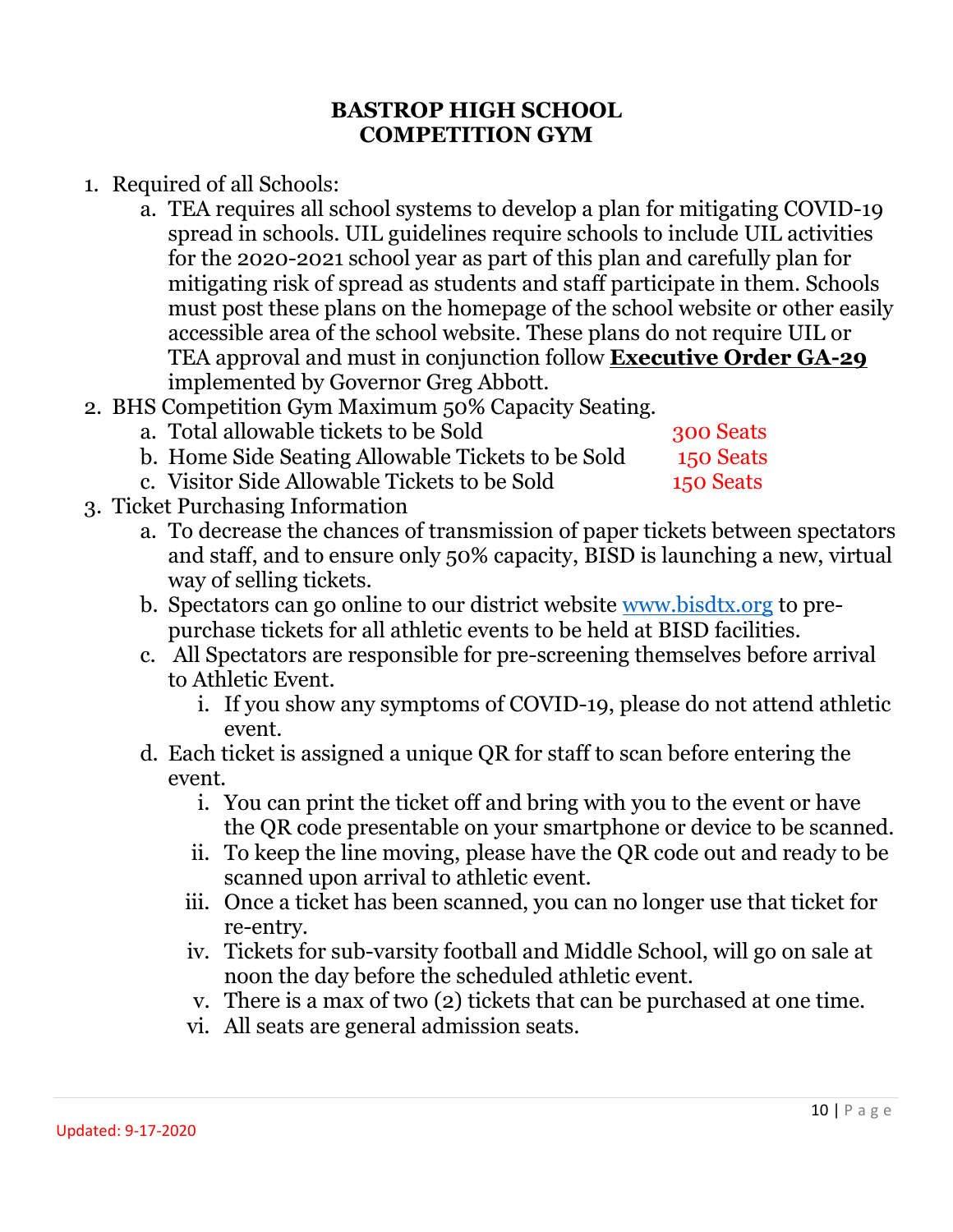#### **BHS COMPETITION GYM SPECIFIC PROTOCOLS**

- 1. Pre-Purchased tickets from the BISD website will only be accepted.
- 2. 50% capacity is all BISD is allowed to sell to spectators. Meaning, once those allocated tickets have been pre-purchased, the BHS Competition Gym is at capacity and no more spectators are allowed for entry.
	- i. Please ensure that once tickets go on sale, you are diligent in purchasing those tickets before they are sold out!
	- ii. Only one set of tickets will be sold per each game night. Meaning, tickets will not be sold separately for the Freshman, JV or Varsity Games.

#### **3. Face masks are REQUIRED to be worn AT ALL TIMES.**

- 4. As a spectator, it is your responsibility to maintain 6ft of social distancing during event.
- 5. Hand Sanitizing stations will be placed at different locations of the BHS Competition Gym for convenience and continuous use.
- 6. Please no loitering in common areas such as foyers and walk ways.
- 7. BISD encourages that spectators exit the BHS Competition Gym quickly and efficiently to prevent loitering and the increased possibility of exposure of COVID-19.
- 8. **Please take note that tickets are very limited for the BHS Competition Gym allowable capacity, so please do not procrastinate to purchase your tickets for the athletic event**.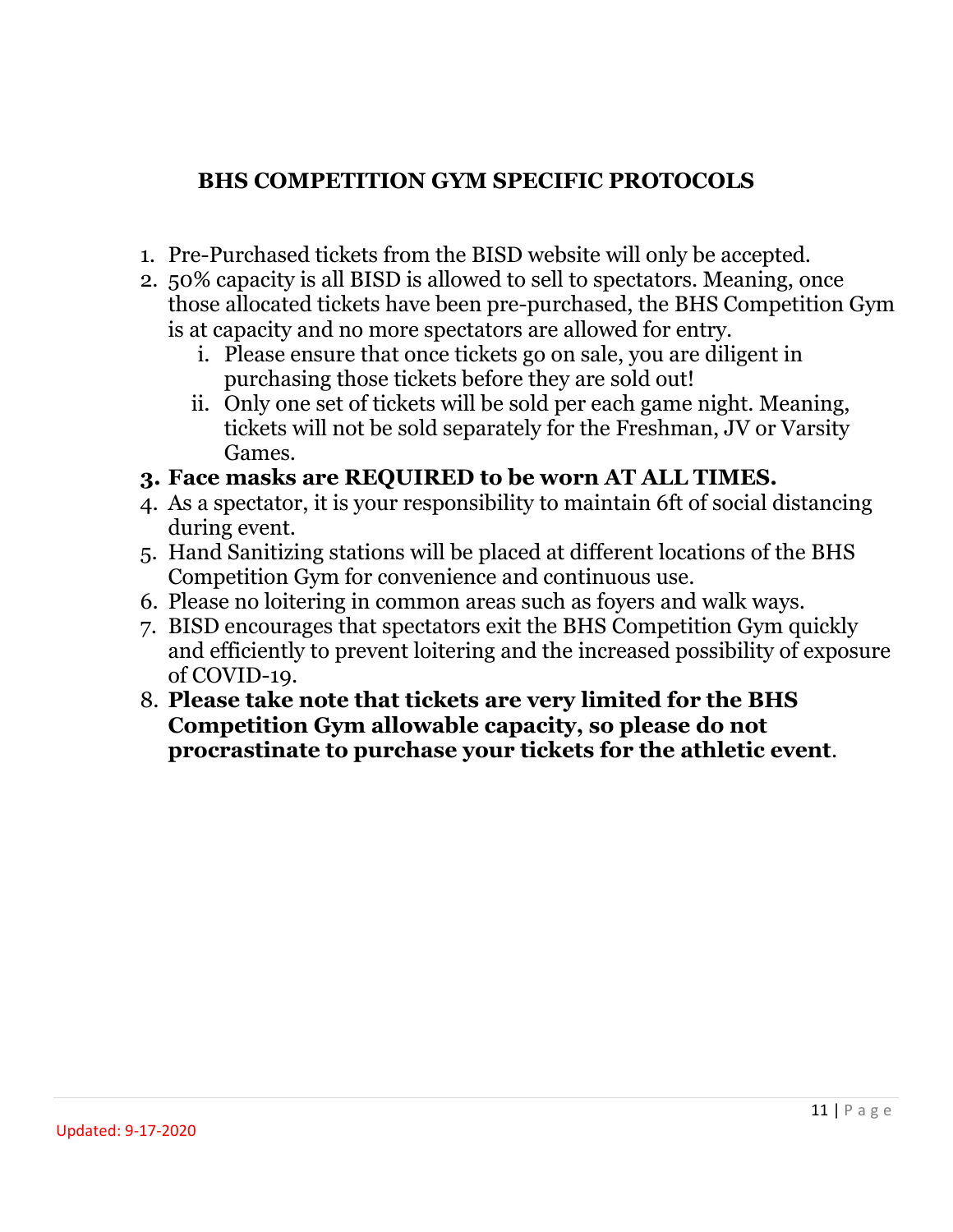#### **BASTROP HIGH SCHOOL West Campus Gym (CRCA/Genesis)**

- 1. Required of all Schools:
	- a. TEA requires all school systems to develop a plan for mitigating COVID-19 spread in schools. UIL guidelines require schools to include UIL activities for the 2020-2021 school year as part of this plan and carefully plan for mitigating risk of spread as students and staff participate in them. Schools must post these plans on the homepage of the school website or other easily accessible area of the school website. These plans do not require UIL or TEA approval and must in conjunction follow **Executive Order GA-29** implemented by Governor Greg Abbott.
- 2. BHS West Campus Gym Maximum 50% Capacity Seating.
	- a. TOTAL SEAT CAPACITY 175 Seats

- 3. Ticket Purchasing Information
	- a. To decrease the chances of transmission of paper tickets between spectators and staff, and to ensure only 50%, BISD is launching a new, virtual way of selling tickets.
	- b. Spectators can go online to our district website [www.bisdtx.org](http://www.bisdtx.org/) to prepurchase tickets for all athletic events to be held at BISD facilities.
	- c. Each ticket is assigned a unique QR for staff to scan before entering the event.
		- i. You can print the ticket off and bring with you to the event or have the QR code presentable on your smartphone or device to be scanned.
		- ii. To keep the line moving, please have the QR code out and ready to be scanned upon arrival to athletic event.
		- iii. Once a ticket has been scanned, you can no longer use that ticket for re-entry.
		- iv. Tickets for sub-varsity football and Middle School, will go on sale at noon the day before the scheduled athletic event.
		- v. There is a max of two (2) tickets that can be purchased at one time.
		- vi. All seats are general admission seats.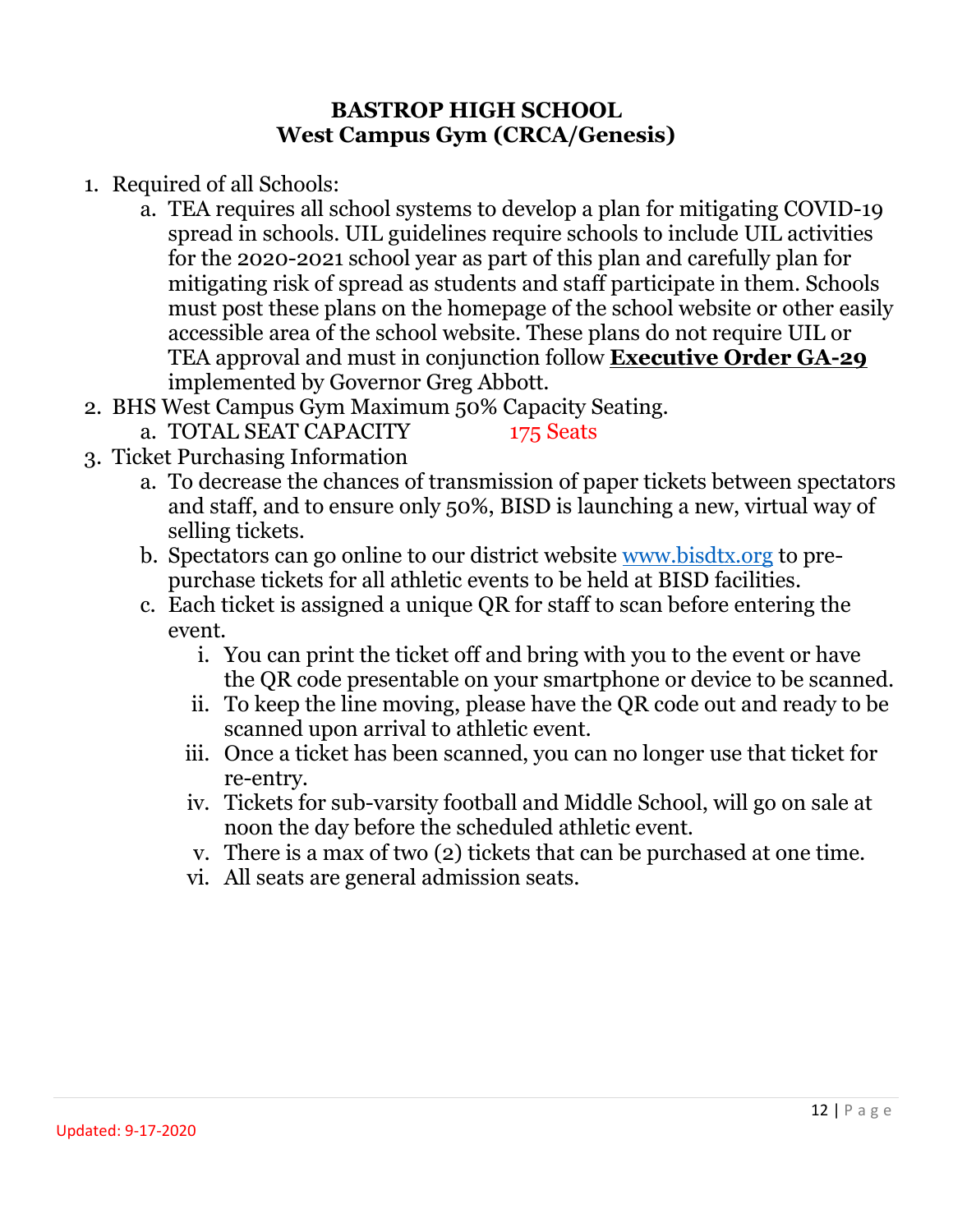#### **BHS WEST CAMPUS GYM SPECIFIC PROTOCOLS (CRCA/GENESIS)**

- 1. Pre-Purchased tickets from the BISD website will only be accepted.
- 2. 50% capacity is all BISD is allowed to sell to spectators. Meaning, once those allocated tickets have been pre-purchased, the BHS Competition Gym is at capacity and no more spectators are allowed for entry.
	- i. Please ensure that once tickets go on sale, you are diligent in purchasing those tickets before they are sold out!
	- ii. Only one set of tickets will be sold per each game night. Meaning, tickets will not be sold separately for the Freshman, JV or Varsity Games.
- **3. Face masks are REQUIRED to be worn AT ALL TIMES.**
- 4. As a spectator, it is your responsibility to maintain 6ft of social distancing during event.
- 5. Hand Sanitizing stations will be placed at different locations of the BHS West Campus Gym for convenience and continuous use.
- 6. Please no loitering in common areas such as foyers and walk ways.
- 7. BISD encourages that spectators exit the BHS West Campus Gym quickly and efficiently to prevent loitering and the increased possibility of exposure of COVID-19.
- 8. **Please take note that tickets are very limited for the BHS Competition Gym allowable capacity, so please do not procrastinate to purchase your tickets for the athletic event**.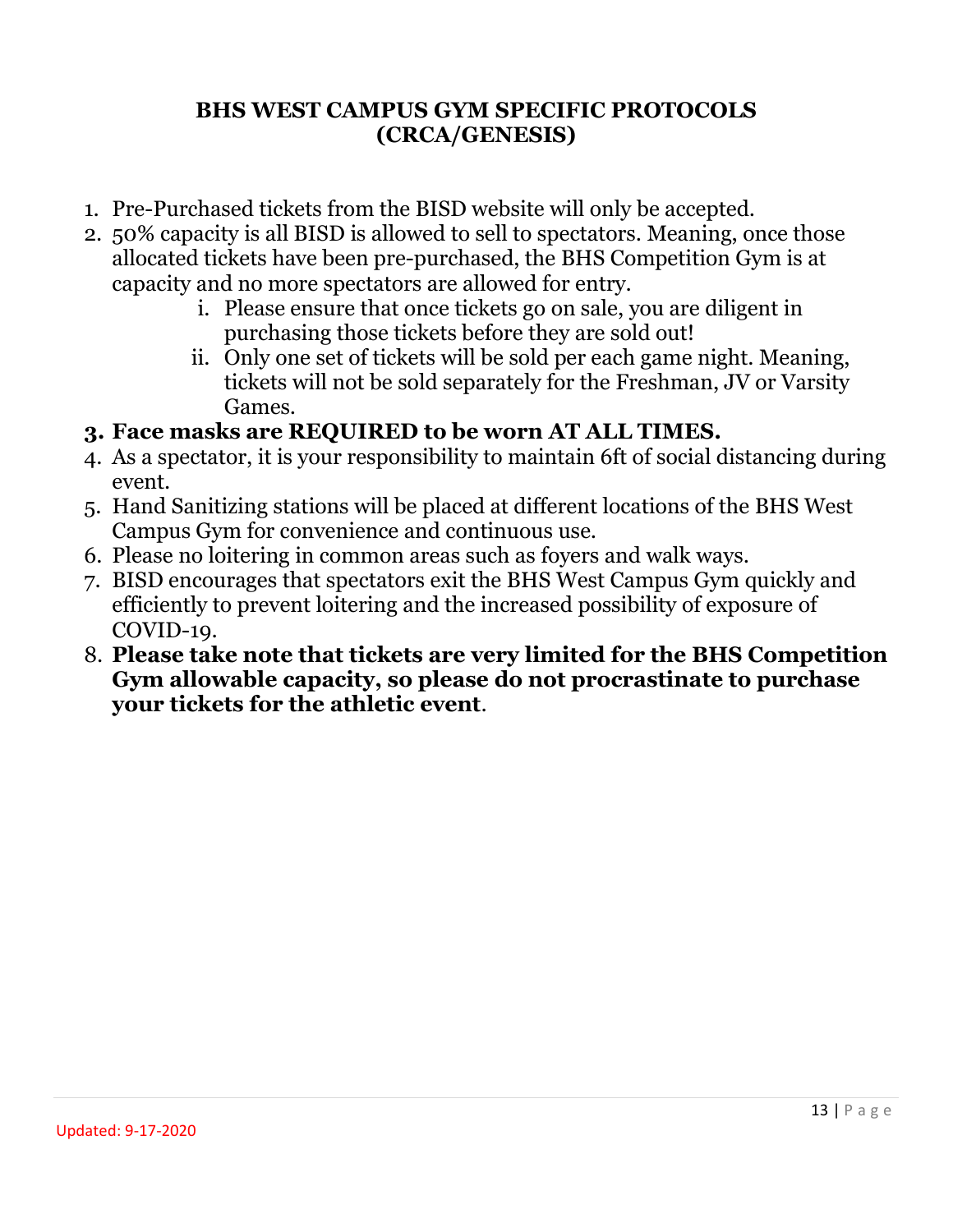#### **CEDAR CREEK HIGH SCHOOL COMPETITION GYM**

- 1. Required of all Schools:
	- a. TEA requires all school systems to develop a plan for mitigating COVID-19 spread in schools. UIL guidelines require schools to include UIL activities for the 2020-2021 school year as part of this plan and carefully plan for mitigating risk of spread as students and staff participate in them. Schools must post these plans on the homepage of the school website or other easily accessible area of the school website. These plans do not require UIL or TEA approval and must in conjunction follow **Executive Order GA-29** implemented by Governor Greg Abbott.
- 2. CCHS Competition Gym Maximum 50% Capacity Seating.
	- a. Total allowable tickets to be Sold 385 Seats
		-
	- b. Home Side Seating Allowable Tickets to be Sold 240 Seats c. Visitor Side Allowable Tickets to be Sold 145 Seats
		-

- 3. Ticket Purchasing Information
	- a. To decrease the chances of transmission of paper tickets between spectators and staff, and to ensure only 50% capacity, BISD is launching a new, virtual way of selling tickets.
	- b. Spectators can go online to our district website [www.bisdtx.org](http://www.bisdtx.org/) to prepurchase tickets for all athletic events to be held at BISD facilities.
	- c. Each ticket is assigned a unique QR for staff to scan before entering the event.
		- i. You can print the ticket off and bring with you to the event or have the QR code presentable on your smartphone or device to be scanned.
		- ii. To keep the line moving, please have the QR code out and ready to be scanned upon arrival to athletic event.
		- iii. Once a ticket has been scanned, you can no longer use that ticket for re-entry.
		- iv. Tickets for sub-varsity football and Middle School, will go on sale at noon the day before the scheduled athletic event.
		- v. There is a max of three (2) tickets that can be purchased at one time.
		- vi. All seats are general admission seats.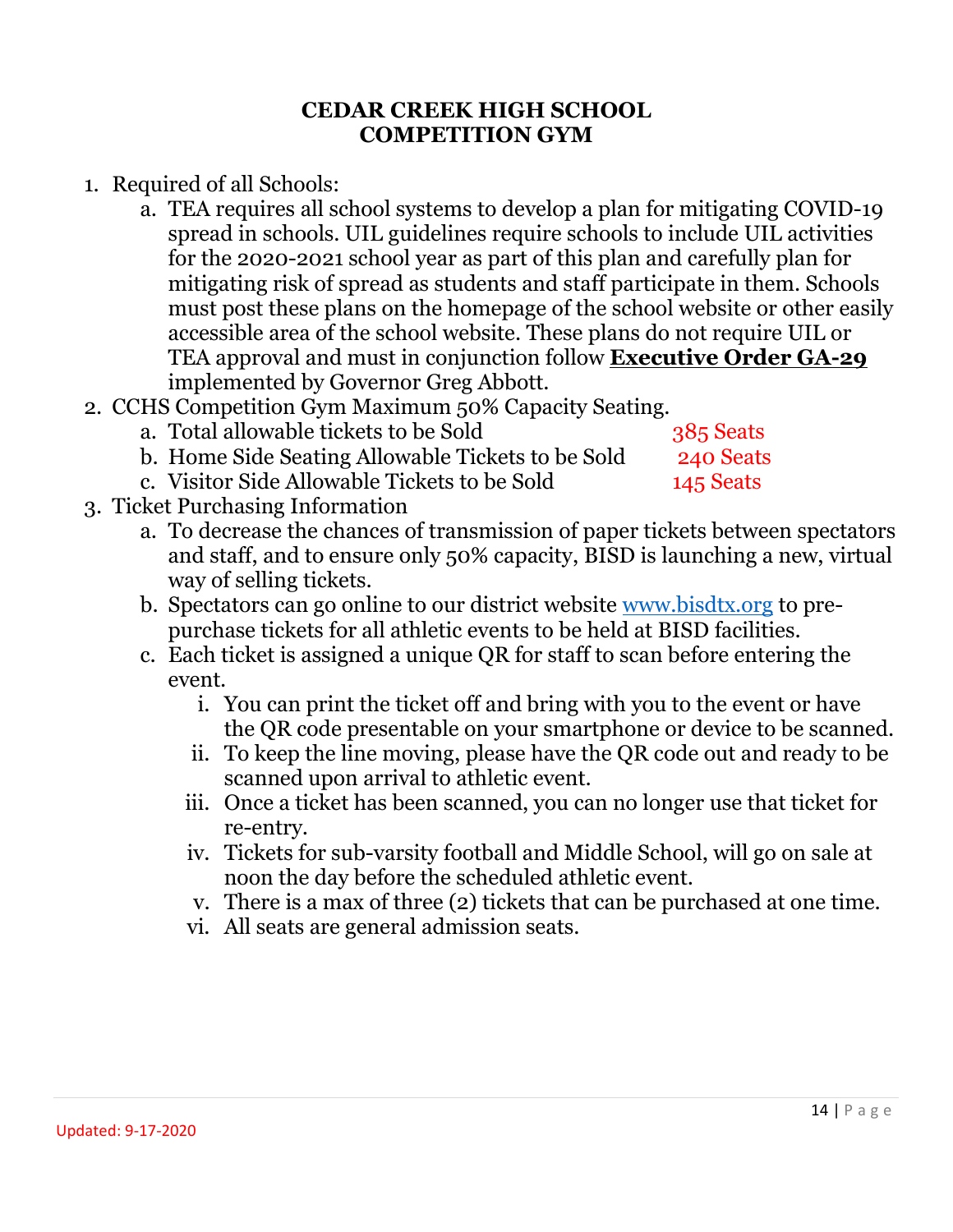#### **CCHS COMPETITION GYM SPECIFIC PROTOCOLS**

- 1. Pre-Purchased tickets from the BISD website will only be accepted.
- 2. 50% capacity is all BISD is allowed to sell to spectators. Meaning, once those allocated tickets have been pre-purchased, the CCHS Competition Gym is at capacity and no more spectators are allowed for entry.
	- i. Please ensure that once tickets go on sale, you are diligent in purchasing those tickets before they are sold out!
	- ii. Only one set of tickets will be sold per each game night. Meaning, tickets will not be sold separately for the Freshman, JV or Varsity Games.
- **3. Face masks are REQUIRED to be worn AT ALL TIMES.**
- 4. As a spectator, it is your responsibility to maintain 6ft of social distancing during event.
- 5. Hand Sanitizing stations will be placed in different locations of the CCHS Competition Gym for convenience and continuous use.
- 6. Please no loitering in common areas such as foyers and walk ways.
- 7. BISD encourages that spectators exit the CCHS Competition Gym quickly and efficiently to prevent loitering and the increased possibility of exposure of COVID-19.
- 8. **Please take note that tickets are very limited for the CCHS Competition Gym allowable capacity, so please do not procrastinate to purchase your tickets for the athletic event**.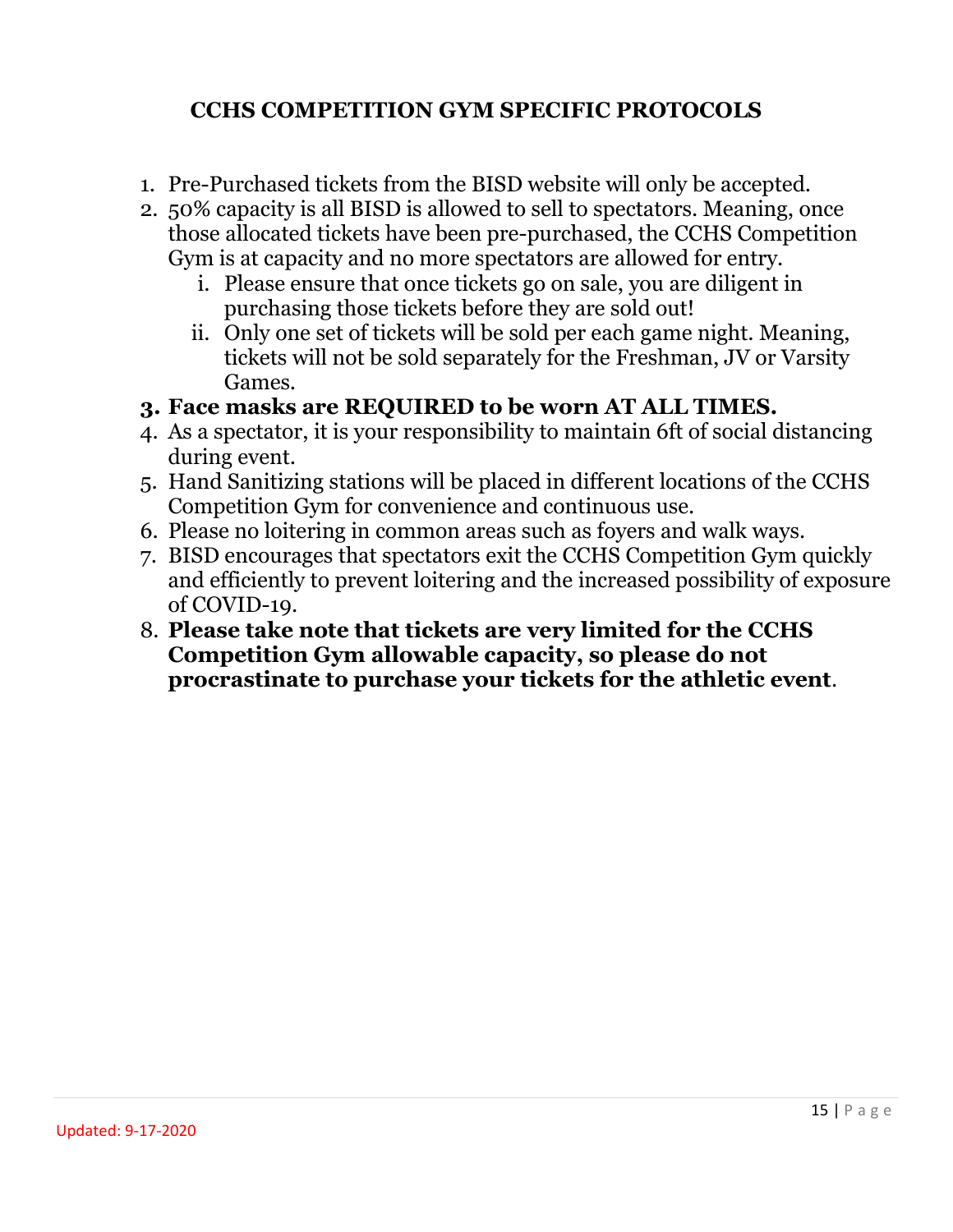#### **CEDAR CREEK HIGH SCHOOL AUXILIARY GYM**

- 1. Required of all Schools:
	- a. TEA requires all school systems to develop a plan for mitigating COVID-19 spread in schools. UIL guidelines require schools to include UIL activities for the 2020-2021 school year as part of this plan and carefully plan for mitigating risk of spread as students and staff participate in them. Schools must post these plans on the homepage of the school website or other easily accessible area of the school website. These plans do not require UIL or TEA approval and must in conjunction follow **Executive Order GA-29** implemented by Governor Greg Abbott.
- 2. CCHS Auxiliary Gym Maximum 50% Capacity Seating.
	- a. Total allowable tickets to be Sold 52 Seats
- 3. Ticket Purchasing Information
	- a. To decrease the chances of transmission of paper tickets between spectators and staff, and to ensure only 50% capacity, BISD is launching a new, virtual way of selling tickets.
	- b. Spectators can go online to our district website [www.bisdtx.org](http://www.bisdtx.org/) to prepurchase tickets for all athletic events to be held at BISD facilities.
	- c. Each ticket is assigned a unique QR for staff to scan before entering the event.
		- i. You can print the ticket off and bring with you to the event or have the QR code presentable on your smartphone or device to be scanned.
		- ii. To keep the line moving, please have the QR code out and ready to be scanned upon arrival to athletic event.
		- iii. Once a ticket has been scanned, you can no longer use that ticket for re-entry.
		- iv. Tickets for sub-varsity football and Middle School, will go on sale at noon the day before the scheduled athletic event.
		- v. There is a max of two (2) tickets that can be purchased at one time.
		- vi. All seats are general admission seats.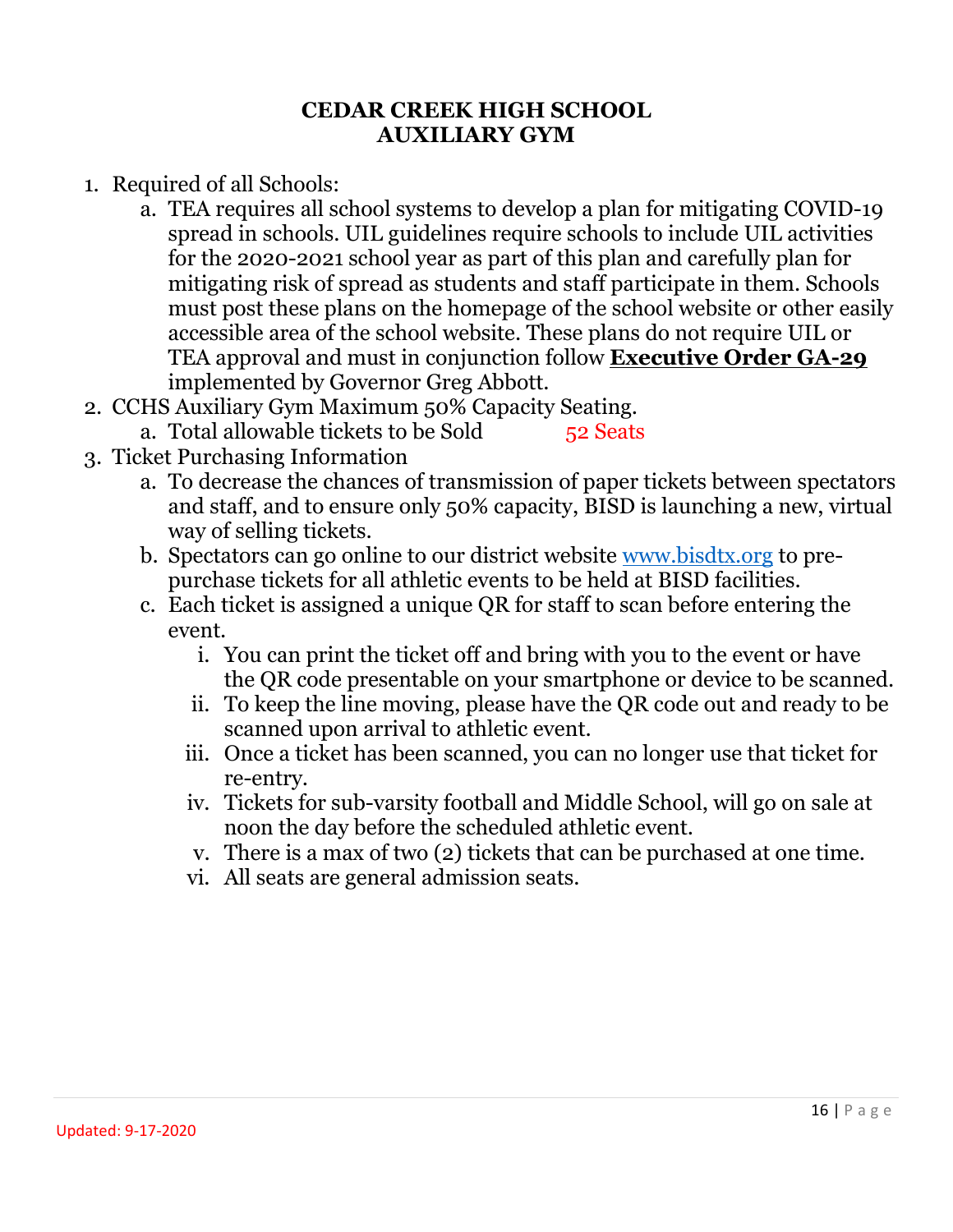#### **CCHS AUXILIARY GYM SPECIFIC PROTOCOLS**

- 1. Pre-Purchased tickets from the BISD website will only be accepted.
- 2. 50% capacity is all BISD is allowed to sell to spectators. Meaning, once those allocated tickets have been pre-purchased, the CCHS Auxiliary Gym is at capacity and no more spectators are allowed for entry.
	- i. Please ensure that once tickets go on sale, you are diligent in purchasing those tickets before they are sold out!
	- ii. Only one set of tickets will be sold per each game night. Meaning, tickets will not be sold separately for the Freshman, JV or Varsity Games.
- **3. Face masks are REQUIRED to be worn AT ALL TIMES.**
- 4. As a spectator, it is your responsibility to maintain 6ft of social distancing during event.
- 5. Hand Sanitizing stations will be placed at different locations of the CCHS Competition Gym for convenience and continuous use.
- 6. Please no loitering in common areas such as foyers and walk ways.
- 7. BISD encourages that spectators exit the CCHS Auxiliary Gym quickly and efficiently to prevent loitering and the increased possibility of exposure of COVID-19.
- 8. **Please take note that tickets are very limited for the CCHS Auxiliary Gym allowable capacity, so please do not procrastinate to purchase your tickets for the athletic event**.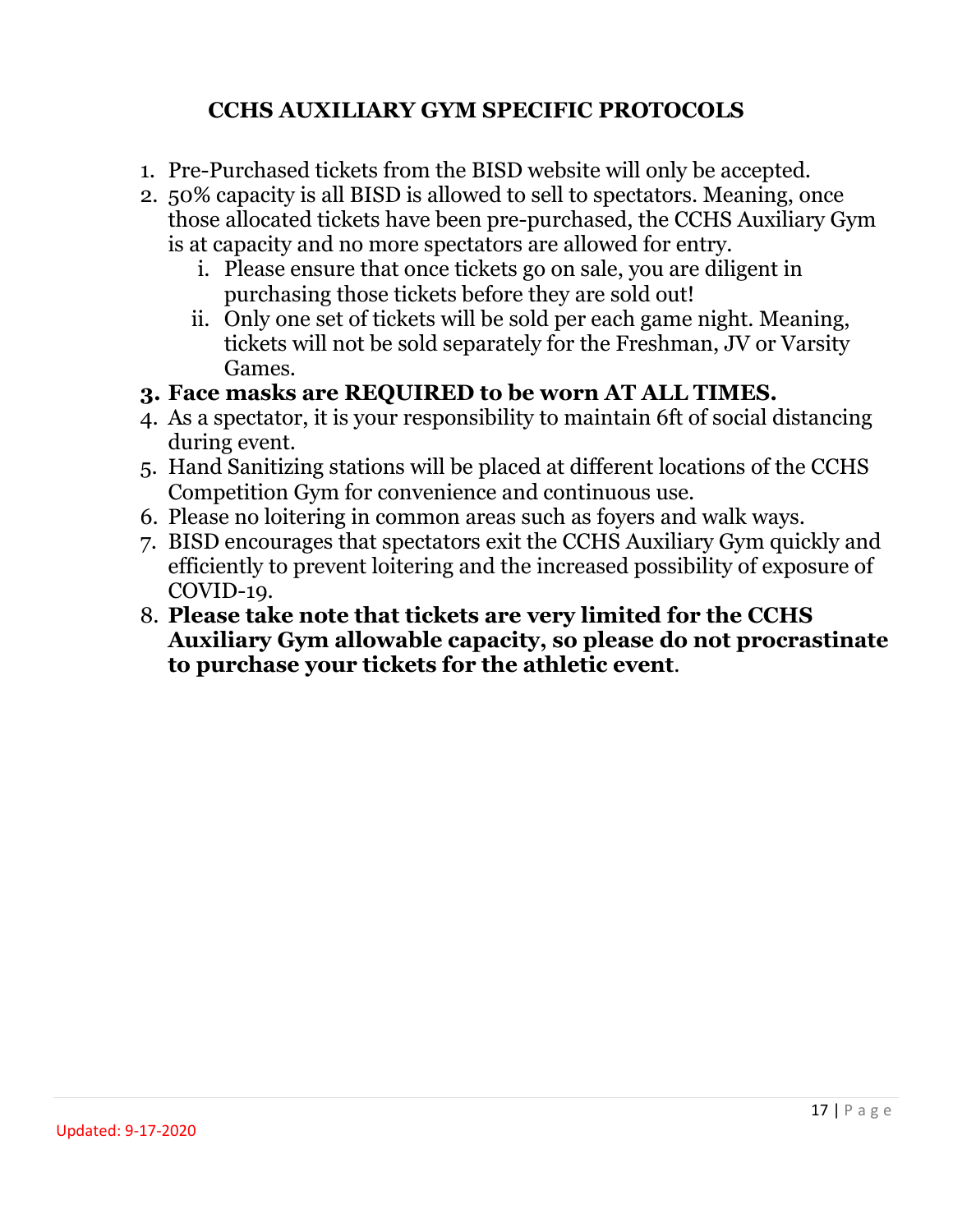#### **CEDAR CREEK HIGH SCHOOL FOOTBALL/SOCCER FIELD**

- 1. Required of all Schools:
	- a. TEA requires all school systems to develop a plan for mitigating COVID-19 spread in schools. UIL guidelines require schools to include UIL activities for the 2020-2021 school year as part of this plan and carefully plan for mitigating risk of spread as students and staff participate in them. Schools must post these plans on the homepage of the school website or other easily accessible area of the school website. These plans do not require UIL or TEA approval and must in conjunction follow **Executive Order GA-29** implemented by Governor Greg Abbott.
- 2. CCHS Football/Soccer Field Maximum 50% Capacity Seating.
	- a. Total allowable tickets to be Sold 320 Seats
- 3. Ticket Purchasing Information
	- a. To decrease the chances of transmission of paper tickets between spectators and staff, and to ensure only 50% capacity, BISD is launching a new, virtual way of selling tickets.
	- b. Spectators can go online to our district website [www.bisdtx.org](http://www.bisdtx.org/) to prepurchase tickets for all athletic events to be held at BISD facilities.
	- c. Each ticket is assigned a unique QR for staff to scan before entering the event.
		- i. You can print the ticket off and bring with you to the event or have the QR code presentable on your smartphone or device to be scanned.
		- ii. To keep the line moving, please have the QR code out and ready to be scanned upon arrival to athletic event.
		- iii. Once a ticket has been scanned, you can no longer use that ticket for re-entry.
		- iv. Tickets for sub-varsity football and Middle School, will go on sale at noon the day before the scheduled athletic event.
		- v. There is a max of three (3) tickets that can be purchased at one time.
		- vi. All seats are general admission seats.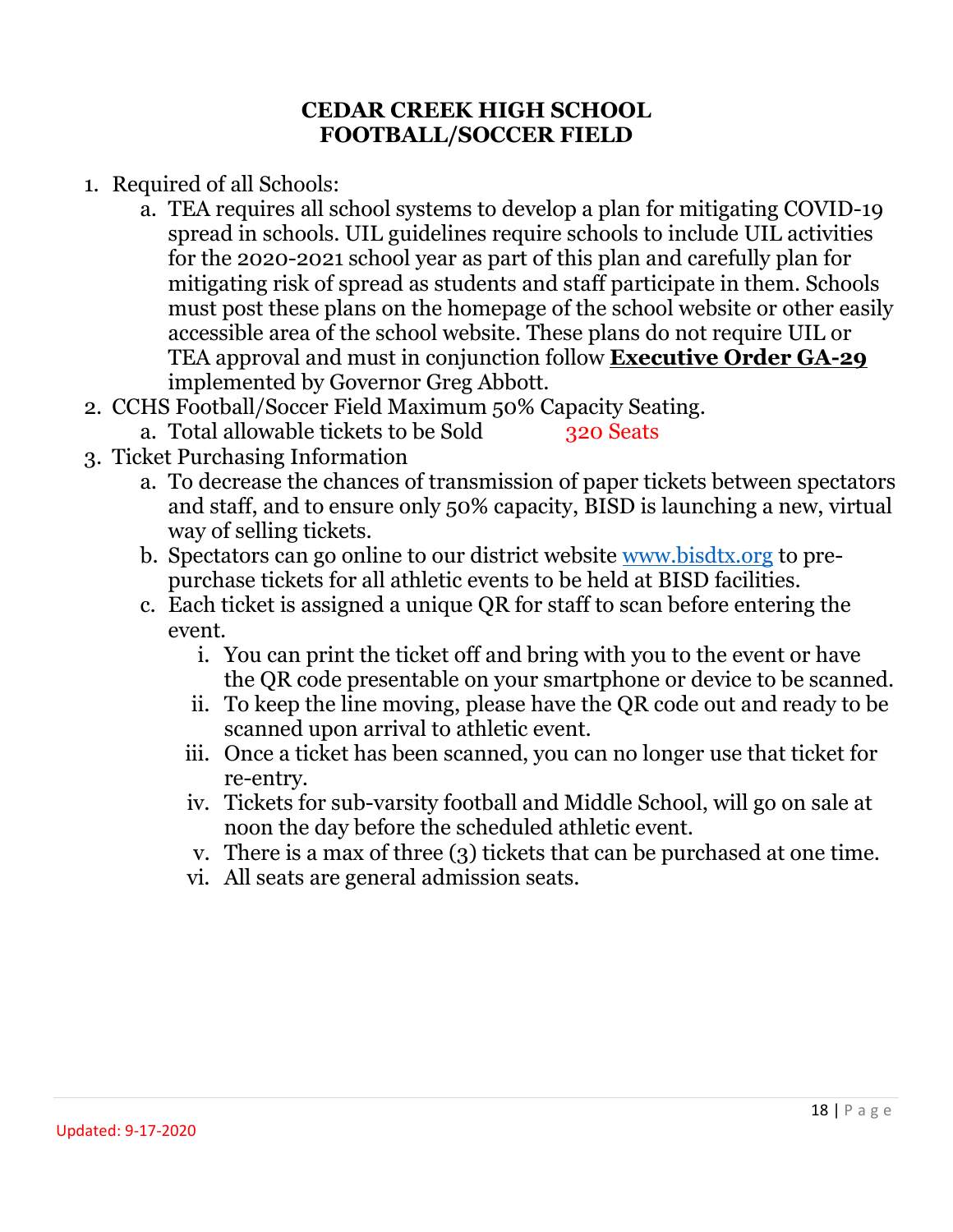#### **CCHS FOOTBALL/SOCCER FIELD SPECIFIC PROTOCOLS**

- 1. Pre-Purchased tickets from the BISD website will only be accepted.
- 2. 50% capacity is all BISD is allowed to sell to spectators. Meaning, once those allocated tickets have been pre-purchased, CCHS Football/Soccer Field is at capacity and no more spectators are allowed for entry.
- 3. Face masks are REQUIRED to be worn upon Entry & Exit of CCHS Football/Soccer Field. BISD does recommend that spectators wear face masks in all areas of CCHS Football/Soccer Field.
- 4. As a spectator, it is your responsibility to maintain 6ft of social distancing during event.
- 5. Hand Sanitizing stations will be placed at different locations of the CCHS Football/Soccer Field for convenience and continuous use.
- 6. Please no loitering in common areas such as walkways, and concession stand areas.
- 7. When in line at concession stand, a mask must be worn at all times.
- 8. There will be no field access allowed for spectators.
- 9. BISD encourages that spectators exit CCHS Football/Soccer Field quickly and efficiently to prevent loitering and the increased possibility of exposure of COVID-19.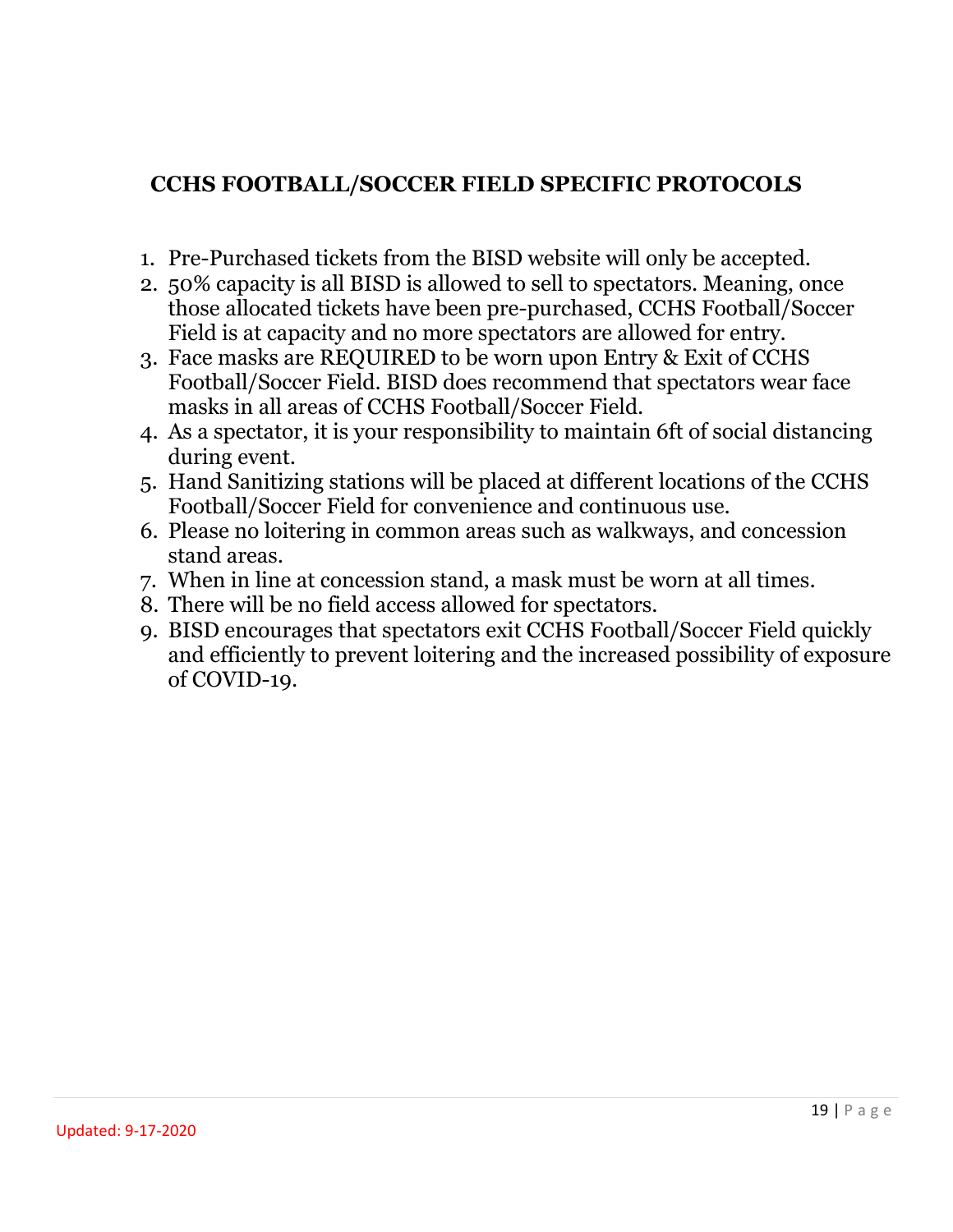| <b>MEMORIAL STADIUM</b>           |                        |      |
|-----------------------------------|------------------------|------|
|                                   | HOME SIDE              | 1500 |
|                                   | <b>VISITOR SIDE</b>    | 1250 |
|                                   | Reserved for Home Band | 750  |
|                                   |                        |      |
| <b>ERHARD FIELD</b>               |                        |      |
|                                   | <b>HOME SIDE</b>       | 625  |
|                                   | <b>VISITOR SIDE</b>    | 215  |
|                                   |                        |      |
| <b>BHS COMPETITION GYM</b>        |                        |      |
|                                   | <b>HOME SIDE</b>       | 150  |
|                                   | <b>VISITOR SIDE</b>    | 150  |
|                                   |                        |      |
| <b>BHS WEST CAMPUS GYM</b>        |                        | 175  |
|                                   |                        |      |
| <b>CCHS COMPETITION GYM</b>       |                        |      |
|                                   | <b>HOME SIDE</b>       | 240  |
|                                   | <b>VISITOR SIDE</b>    | 145  |
|                                   |                        |      |
| <b>CCHS AUXILLARY GYM</b>         |                        | 52   |
|                                   |                        |      |
| <b>CCHS FOOTBALL/SOCCER FIELD</b> |                        | 320  |
|                                   |                        |      |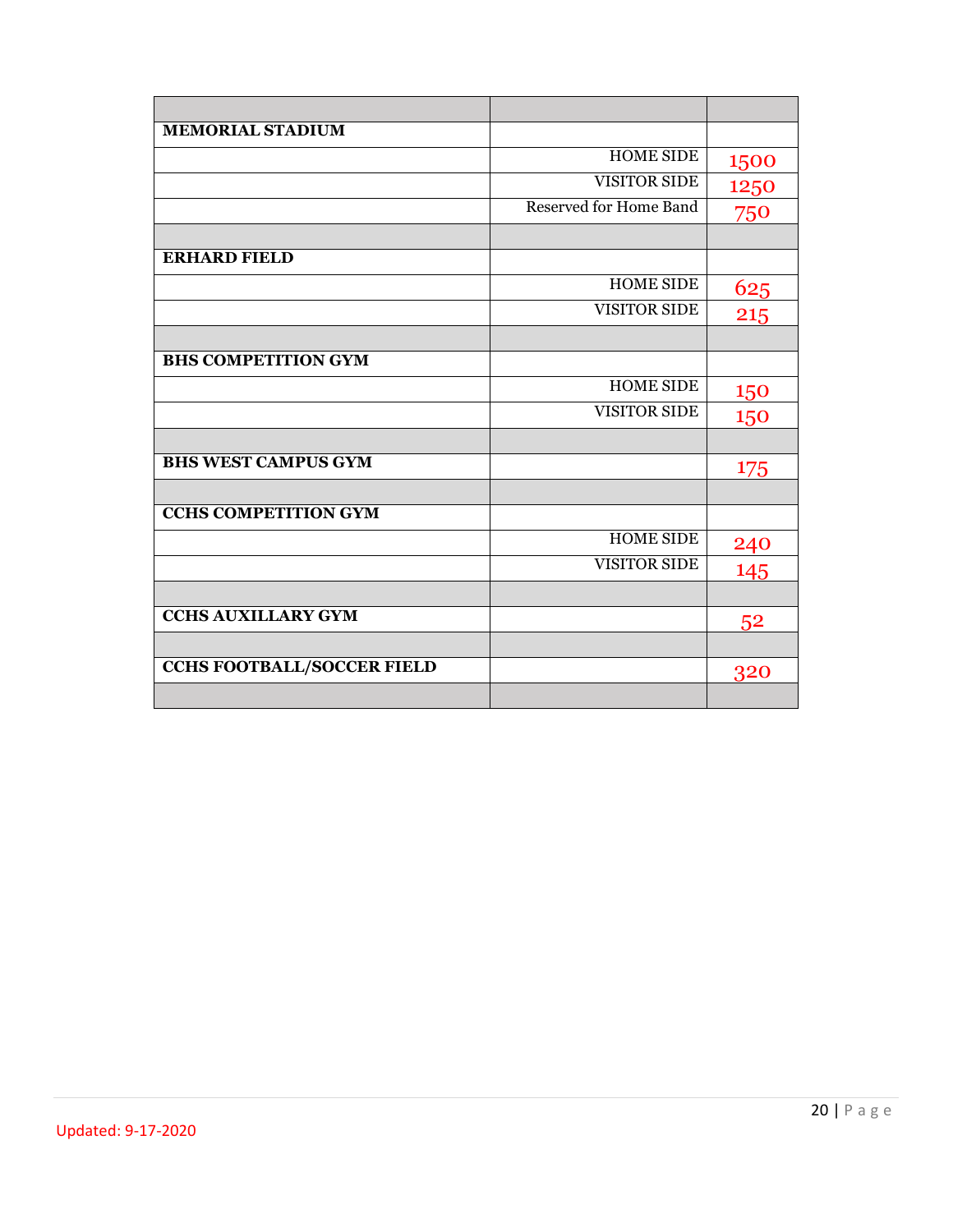

## 2020-2021

### **ONLINE TICKETING PURCHASE INFORMATION**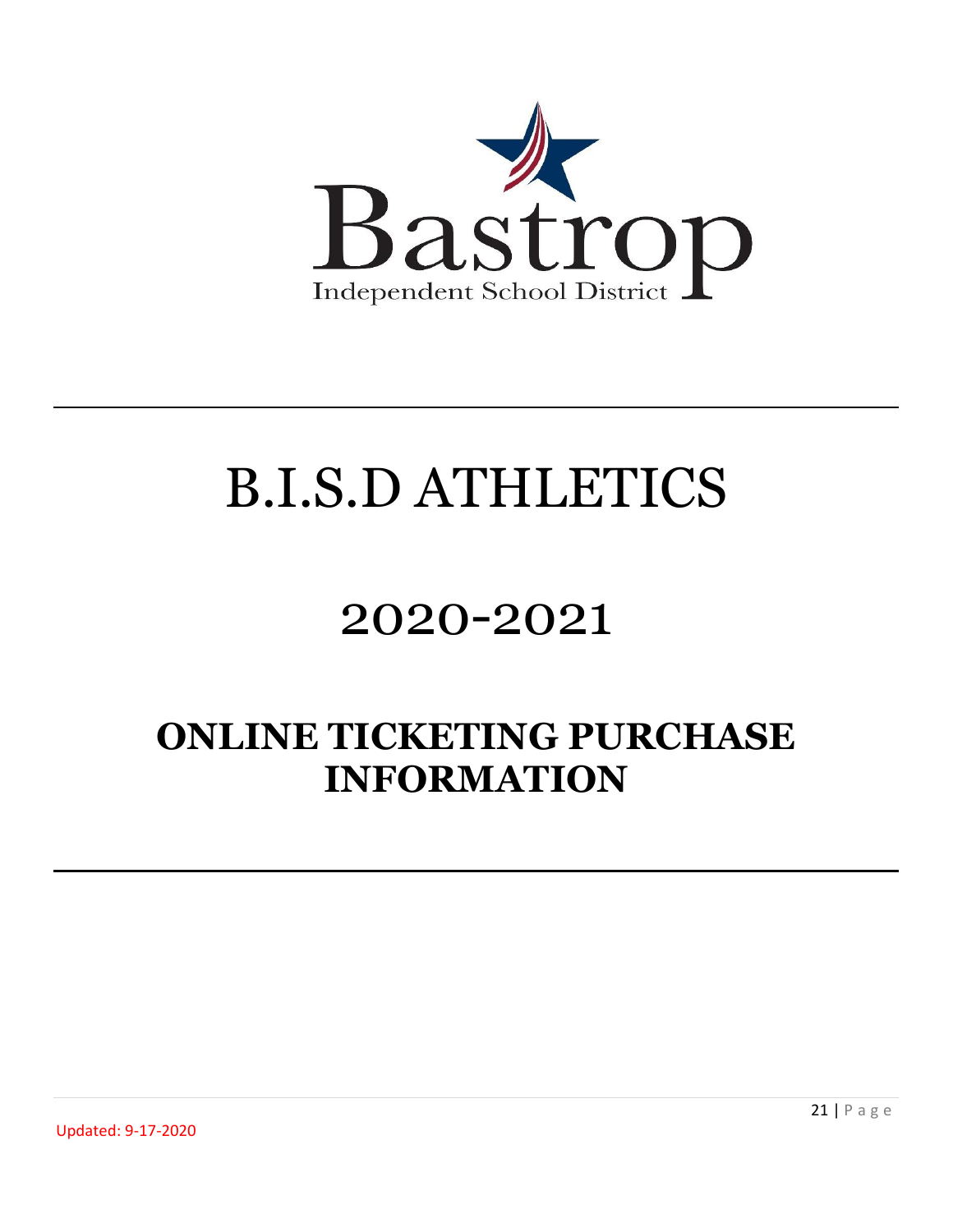#### **ONLINE TICKET PURCHASE INFORMATION**

Bastrop ISD Athletics is excited to see the beginning of the 2020-21 high school and middle school athletic seasons. The District has implemented several new procedures to ensure the COVID-19 protocols issued by the State and the UIL are followed. First, ALL tickets to ALL athletic events can only be purchased on-line. NO tickets will be available to purchase at the sites of the athletic events except through a mobile device, if seats are still available. Right now, all athletics venues are restricted to only 50% capacity per the Governor's orders and the only way we can ensure that we do not exceed this 50%, is to have all tickets purchased on-line.

- o [Bastrop High School -](https://www.bisdtx.org/Page/7938) Online Tickets
- o [Cedar Creek High School -](https://www.bisdtx.org/Page/7972) Online Tickets
- o Bastrop Middle School Online Tickets (COMING SOON)
- o Cedar Creek Middle School Online Tickets (COMING SOON)

#### **TICKET SALES INFORMATION**

All tickets for Varsity Football Games at Memorial Stadium will be available for purchase Monday at Noon of the week of the scheduled athletic contest. Pre-Sale tickets are \$7.00 for Adults and \$3.00 for Students and will be on sale until 4:30 pm the day of the athletic contest. At that point, tickets go on sale for \$8.00. Gates will open 1 hour prior to the contest at Memorial Stadium.

All other athletic events will be held on BHS or CCHS individual campuses. These tickets will be available for purchase at noon the day before the scheduled athletic event. Tickets are \$4.00 for adults and \$2.00 for Students. Gates open 30 minutes prior to the start of the athletic event.

\*\*All tickets for each event are pre-sold ONLY. No tickets will be available to purchase at the venue site, unless tickets are still available online. At that point you can go to our district website at [www.bisdtx.org](http://www.bisdtx.org/) or utilize the QR Code provided onsite to purchase your ticket.

\*\*Please remember that due to COVID-19 we have a limited capacity, so please do not procrastinate in purchasing tickets. Once we are at full capacity, no tickets can be sold or spectators allowed to enter the facility without a pre-purchased ticket.

*ATTENTION ALL MEDIA - Due to UIL Mitigation Guidelines and the Executive Order GA-29 set forth by Governor Abbott, we are implementing restrictions for access to our Press Box Area of Memorial Stadium. To safely practice social distancing and keep our staff members safety in mind, we will be limiting the amount people available to use our Press Box. We are requesting that if you intend on covering an Athletic Event held at Memorial Stadium, you print out and email our [Media Pass Request Form](https://www.bisdtx.org/cms/lib/TX02218757/Centricity/Domain/45/MEDIA%20PASS%20REQUEST.pdf). This is the only way to successfully request your spot to utilize our Press Box space. All forms must be submitted to the Bastrop ISD Athletic Office no later than 12:00 Noon on the Wednesday preceding the Event. A staff member will contact you to confirm your spot in the Press Box. Please email [jschneider@bisdtx.org](mailto:jschneider@bisdtx.org) if you have additional questions.*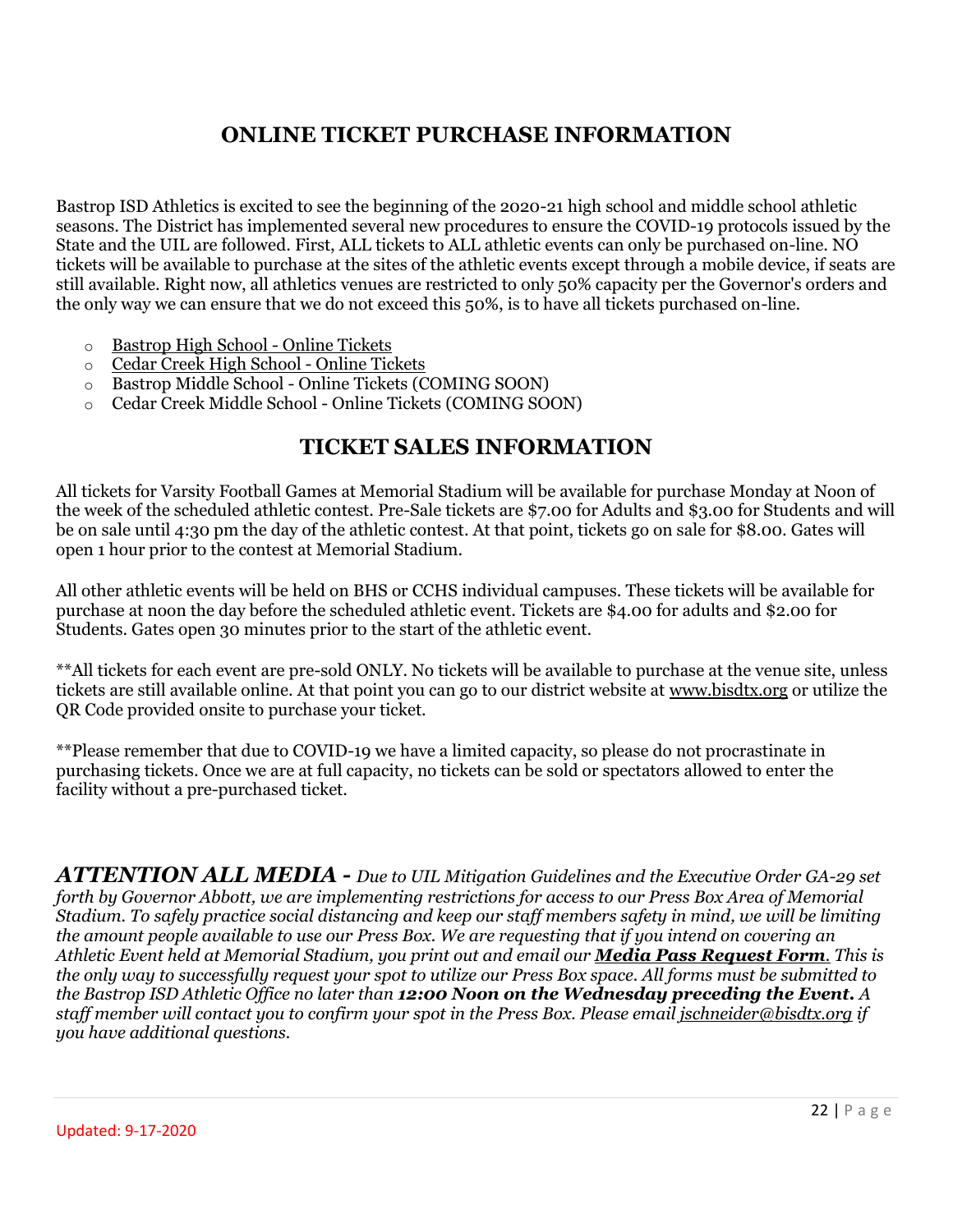





#### **MEDIA PASS REQUEST**

**Each Bastrop ISD Athletic Media Pass admits members of the media for the express purpose of reporting Bastrop ISD athletic events for newspapers, sports publications, radio and TV. All Bastrop ISD Athletic contests and events are the property of Bastrop ISD. No broadcast, live or delayed, radio, television, or webcast transmission is permitted without the express, prior written permission of the Bastrop ISD Director of Athletics. Use of photography or images captured at or from any event for any commercial purpose is strictly prohibited without prior approval from Bastrop ISD. The use of the media pass for commercial purpose will cause forfeiture of the pass. Organizations requesting passes are responsible for proper use by those issued passes by the organization. Bastrop ISD reserves all rights to all BISD athletic contests or events.** 

#### GENERAL INFORMATION:

- All Media Pass Requests must be submitted to the BISD athletic office no later than **12:00 noon on the Wednesday preceding the event.**
- Requests needed for Varsity Football Games only.
- Application does not guarantee acceptance.
- Verification will be checked and approved by the Bastrop ISD Athletic Office.
- Applicants will be notified by email of the issuance of the requested Athletic Media Pass and pick-up information each week by noon on Thursday.
- Passes may be revoked at any time by any Bastrop ISD Staff member.
- All Media is required to submit their COVID-19 pre-screening QR Code acknowledgement upon arrival of stadium.
	- o QR Code is visible at Main entrance to Memorial Stadium Foyer.

|                      | # of Media Passes Needed                               |              | # of Press Box Passes       |                      | # of Sideline Passes |
|----------------------|--------------------------------------------------------|--------------|-----------------------------|----------------------|----------------------|
| <b>NEWSPAPER</b>     | <b>MAGAZINE</b>                                        | <b>RADIO</b> | TV                          | <b>INTERNET</b>      | <b>PHOTOGRAPHER</b>  |
|                      | TYPE OF MEDIA OUTLET (REQUIRED)- CIRCLE ALL THAT APPLY |              |                             |                      |                      |
|                      |                                                        |              | ADDRESS (CITY, STATE & ZIP) |                      |                      |
|                      |                                                        |              | NAME OF ORGANIZATION        |                      |                      |
| <b>PHONE</b>         |                                                        |              |                             | <b>EMAIL ADDRESS</b> |                      |
|                      |                                                        |              |                             |                      |                      |
|                      |                                                        |              | ADDITIONAL CREW MEMBERS     |                      |                      |
|                      | <b>FIRST NAME</b>                                      |              |                             | <b>LAST NAME</b>     |                      |
|                      |                                                        |              |                             |                      |                      |
| REQUESTED GAME/EVENT |                                                        |              |                             | <b>DATE</b>          |                      |
|                      | <b>VS</b>                                              |              |                             |                      |                      |

#### PLEASE EMAIL COMPLETED FORM TO: jschneider@bisdtx.org